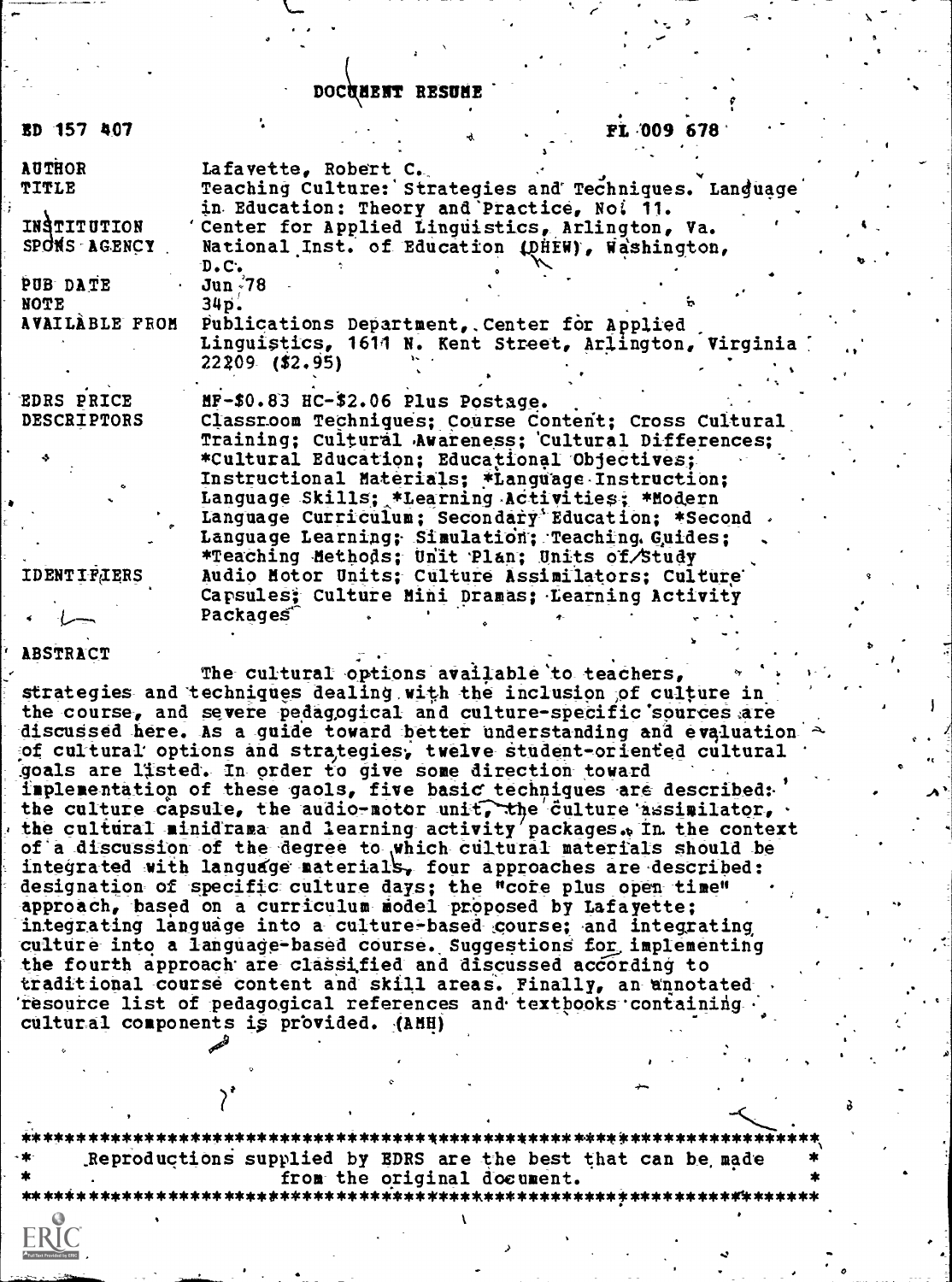# LANGUAGE IN EDUCATION!

## **HEORY & PRACTICE**

**Teaching Culture: Strategies and** Techniques Robert C: Lafayette

 $\mathbf{C}$ US OEPARTMENT OF HEALTH EDUCATION & WELFARE NATIONAL INSTITUTE OF **EDUCATION** 

0124910

**PHIS DIC MENS WAS BEEN REPRO.**<br>DUCES EXA TT AN FEE FRO FUNDA.<br>THE PENSON OR OR AN ZAT ON ORIGNIA.<br>ATING TO DICT YES EN OR CPINIONS<br>STATEC CC NOT YES EN OR CPINIONS<br>STATEC CC NOT YES EN OR CPINIONS **JENTORE ACNATIONAL**<br>EDUCATION POLITICS  $\mathcal{H}(\mathcal{F},\mathcal{F})$ TE OF  $9.90c + 1$ 

PERMISSION TO REPRODUCE THIS MATERIAL HAS BEEN GRANTED BY

TO THE EDUCATIONAL RESOURCES INFORMATION CENTER (ERIC) AND USERS OF THE ENIC SYSTEM "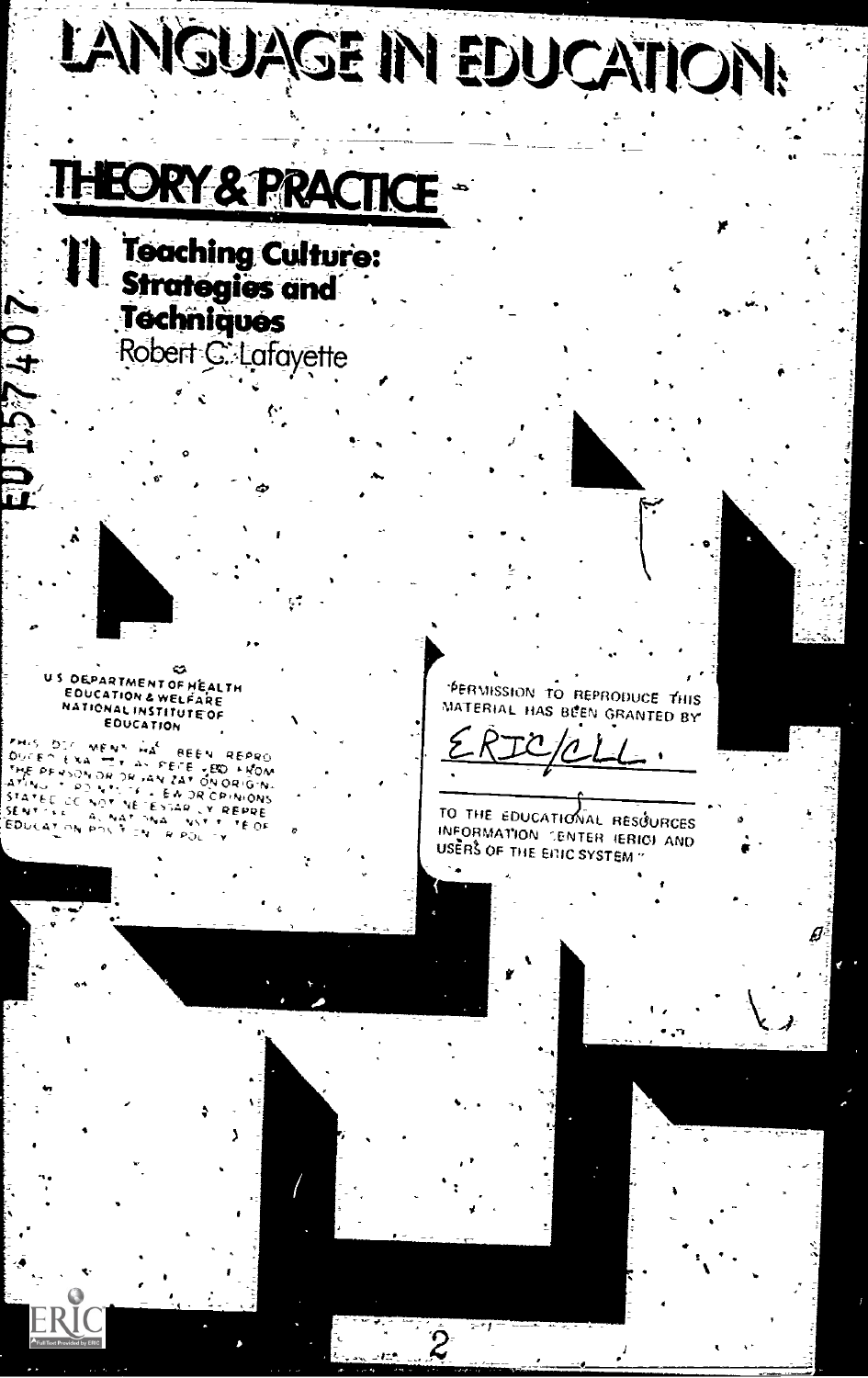## LANGUAGE IN EDUCATION: THEORY AND PRACTICE.

## Teaching Culture: Strategies and Techniques

## Robert C. Lafayette

## Published by

€,

Center for Applied Linguistics

्ने

Prepared by Clearinghouse on Languages and Linguistics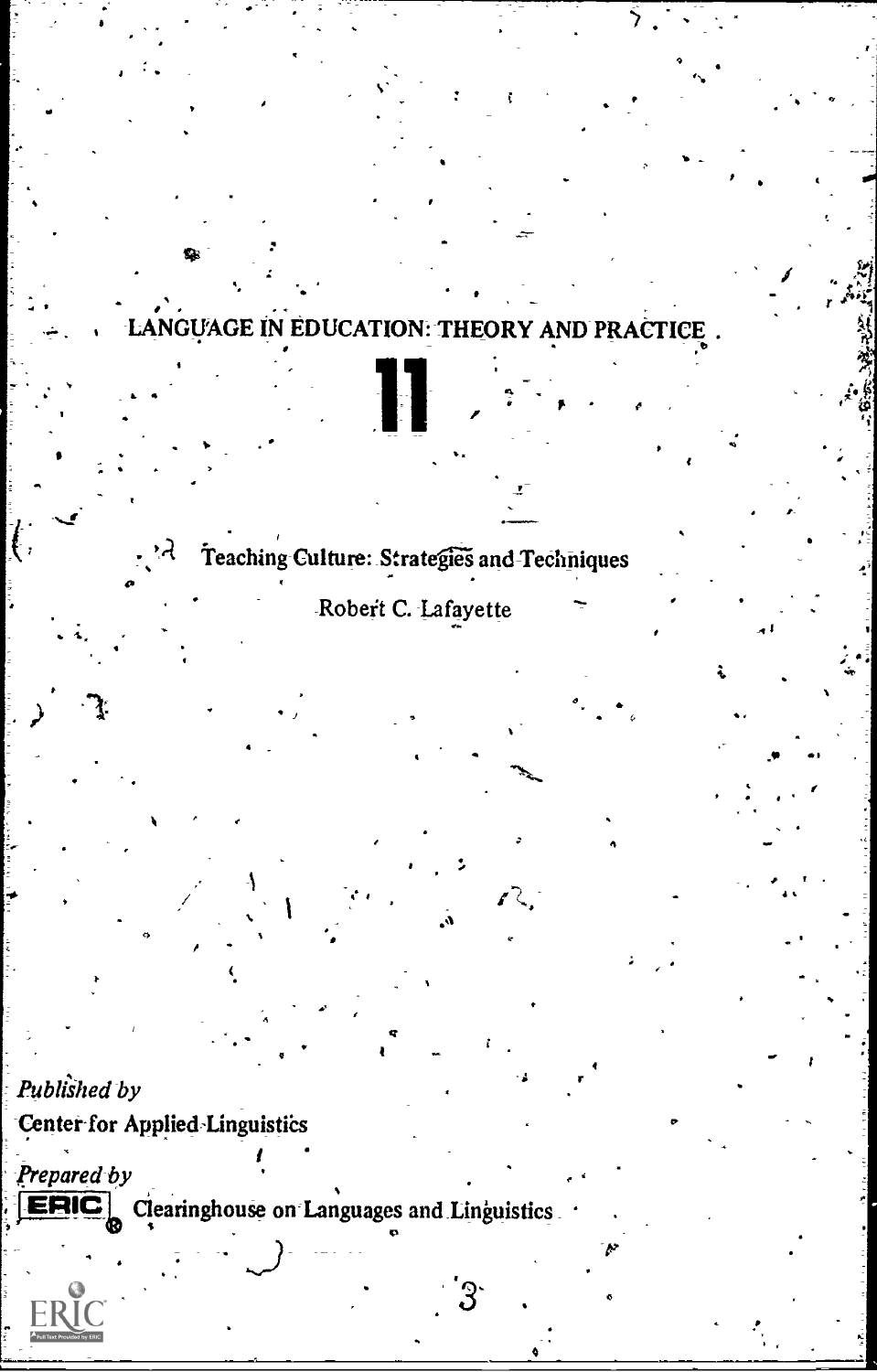#### $87281 - 087 - 9$ ISBN:

June 1978 . Copyright © 1978 By the Center for Applied Linguistics 1611 North Kent' Street Arlington, Virginia 22209

 $\ddot{\phantom{1}}$ 

exi

Printed in the U.S.A.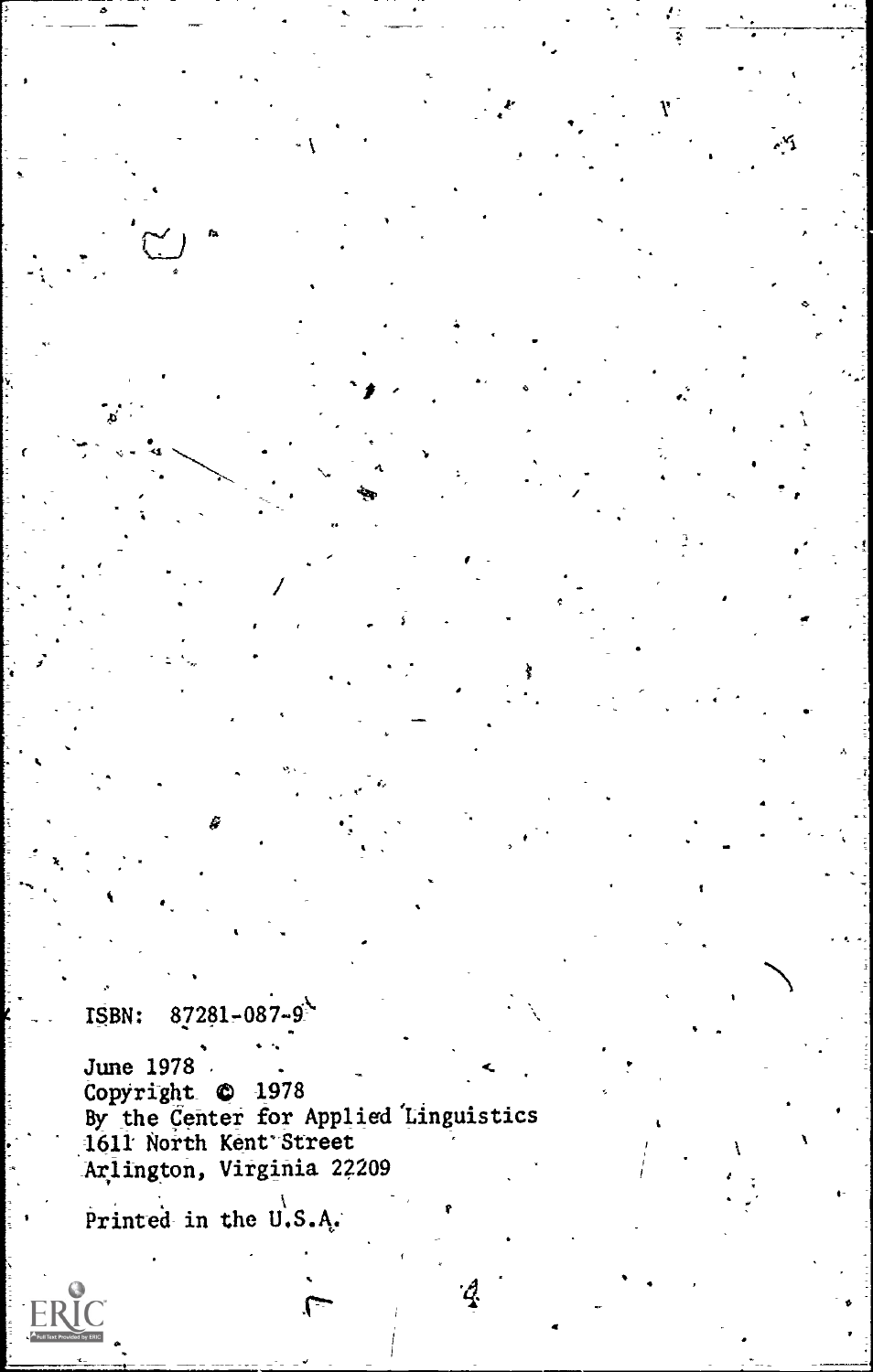#### LANGUAGE IN EDUCATION: THEORY AND PRACTICE

ERIC (Educational Resources Information Center) is a nationwide network of information centers, each responsible for a given educatiohal level or field of study. ERIC is supported by the National Institute of Education-of the U.S. Department of Health, Education and-Welfare. The basic-objective of ERIC is to make current developments in educational research; instruction, and personnel preparation more readily accessible to educators and members of related professions.

ERIC/CLL. The ERIC Clearinghouse on Languages and Linguistics (ERIC/ CLL), one of the specialized clearinghouses in the ERIC system, is operated by the Center for Applied-Linguistics. ERIC/CLL is specifically responsible for the collection and dissemination of information in the general area' of research and application in languages, linguistics, and\_language teaching and learning.

LANGUAGE IN EDUCATION: THEORY AND PRACTICE. In addition to processing information, ERIC/CLL is also involved in information synthesis and analysis. The Clearinghouse commissions recognized authorities in languages and linguistics to write analyses of the current issues intheir areas of specialty. The resultant doduments, intended for use' by educators and researchers, are published under the title-Language in Education; Theory and Practice.\* The series includes practical guides for classroom teachers, extensive state-of-the-art papers, and selected bibliographies.

The material in this publication was prepared pursuant to a contract with the National Institute of Education, U.S. Department of Health, Education and Welfare. Contractors undertaking such projects under Government sponsorship are encouraged to express freely their judg ment in-professional and technical matters, Prior to- publication, the manuscript was submitted to the American Council on the Teaching of Foreign-Languages for critical review and determination of professional competence. This publication has met such standards. Points of view or opinions, however, do not necessarily represent the official view or opinions of either ACTFL or NIE.

This publication may be purchased directly from the Center for Applied Linguistics. It also will be announced in the ERIC monthly abstract journal Resources in Education  $(RIE)$  and will be available from the ERIC Document Reproduction Service, Computer Microfilm International Corp., P.O. Box 190, Arlington, VA 22210. See RIE for ordering information and-ED-number;

.

\*For further information on the ERIC system, ERIC/CLL, and Cerfter/ / Clearinghouse publications, write to ERIC Clearinghouse -on Languages. <sup>&</sup>gt; and Linguistics, Center for Applied Linguistics, 1611 N. Kent St., Arlington, VA $/$ 2209.

\*From 1974 through 1977, all Clearinghouse publications appeared as the CAL-ERIC/CLL Series on Languages and Linguistics. Although-more papers are being added to the original series, the majority/of, the ERIC/CLL information analysis products will be included in the Language in Education series,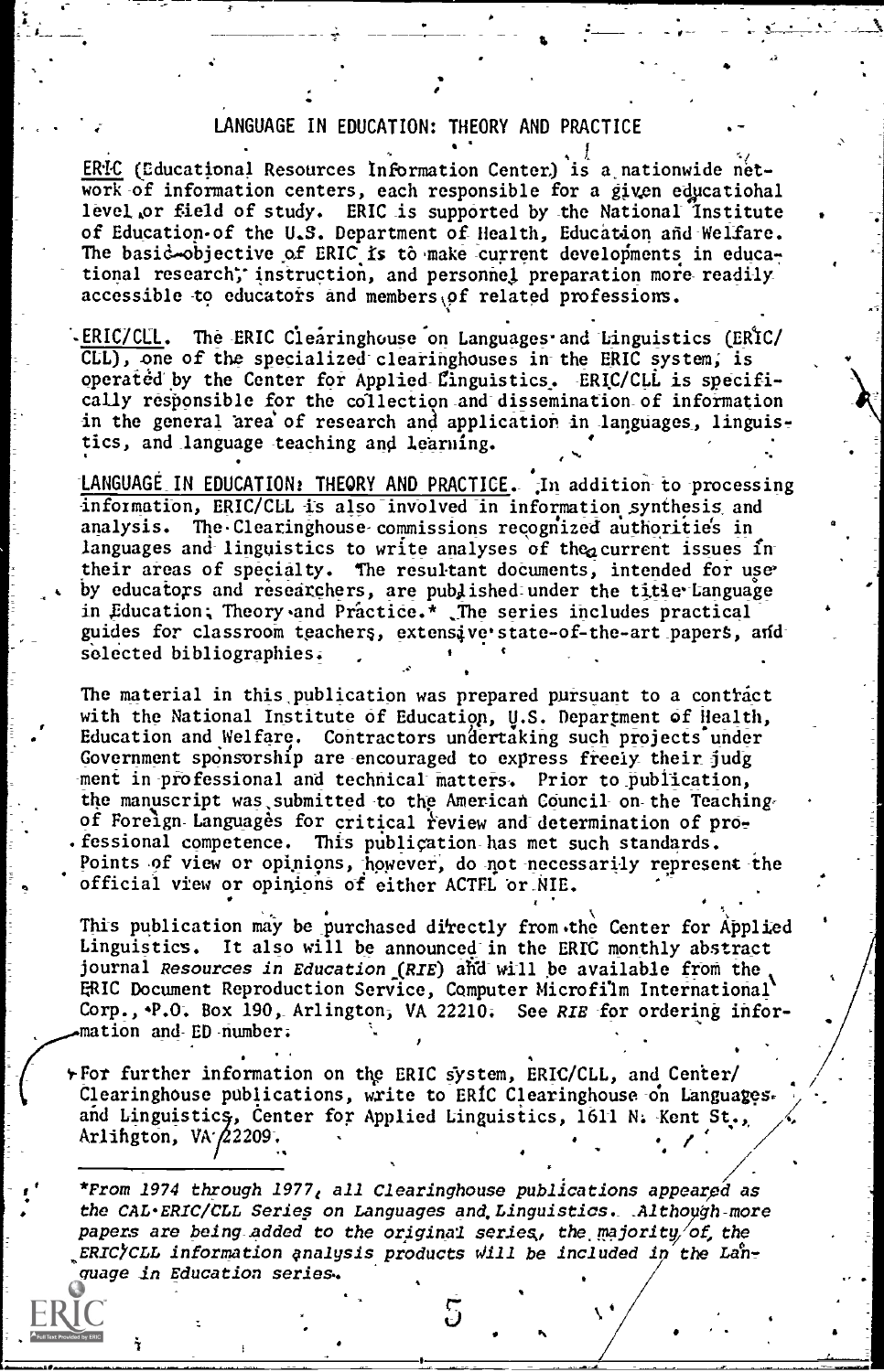### TEACHING CULTURE: STRATEGIES AND TECHNIQUES

A cursory examination of the titles of articles appearing in the foreign language education professional literature during the 1970s provides ample evidence that the teaching of culture is assuming an increasingly important role in the foreign language classroom. In spite of this evidence, Jarvis tells us that the average language teacher's commitment to culture has been erratic at best. He bases his conclusion on the fact that teachers are "faced with a numbing overchoice in which aspects of culture to teach, pressed to teach language in less time than seems humanly possible, and poorly assisted by their training and texts."<sup>1</sup> The purpose of this paper is to address these very difficulties: to discuss the cultural options available to teachers, to present various strategies and techniques dealing with the inclusion of culture in the classroom, and to identify several pedagogical and culture-specific sources that might help teachers better accomplish their task.

#### Selecting Cultural Goals

Because culture can be defined so broadly, it is often difficult for teachers to select those aspects that should be included in the curriculum at various levels of instruction. The choices range from supplying students with clearly identifiable cognitive facts "about a culture to bringing about very subtle affective changes in their desire or ability to value people who think, dress, or act differently from themselves. As a guide toward better understanding, and evaluation of the choices available, a set of twelve different cultural goals is listed below. Teachers might wish to rank-order these goals and then compare the results with present or potential cultural classroom activities.

- To recognize and/or interpret major geographical features of I, the target country (or countries).
- To recognize and/or interpret major historical events pertaining  $2.$ to the target country.

 $3.$ 'To recognize and/or interpret major aesthetic monuments of the target culture, including architecture, literature, and the. arts.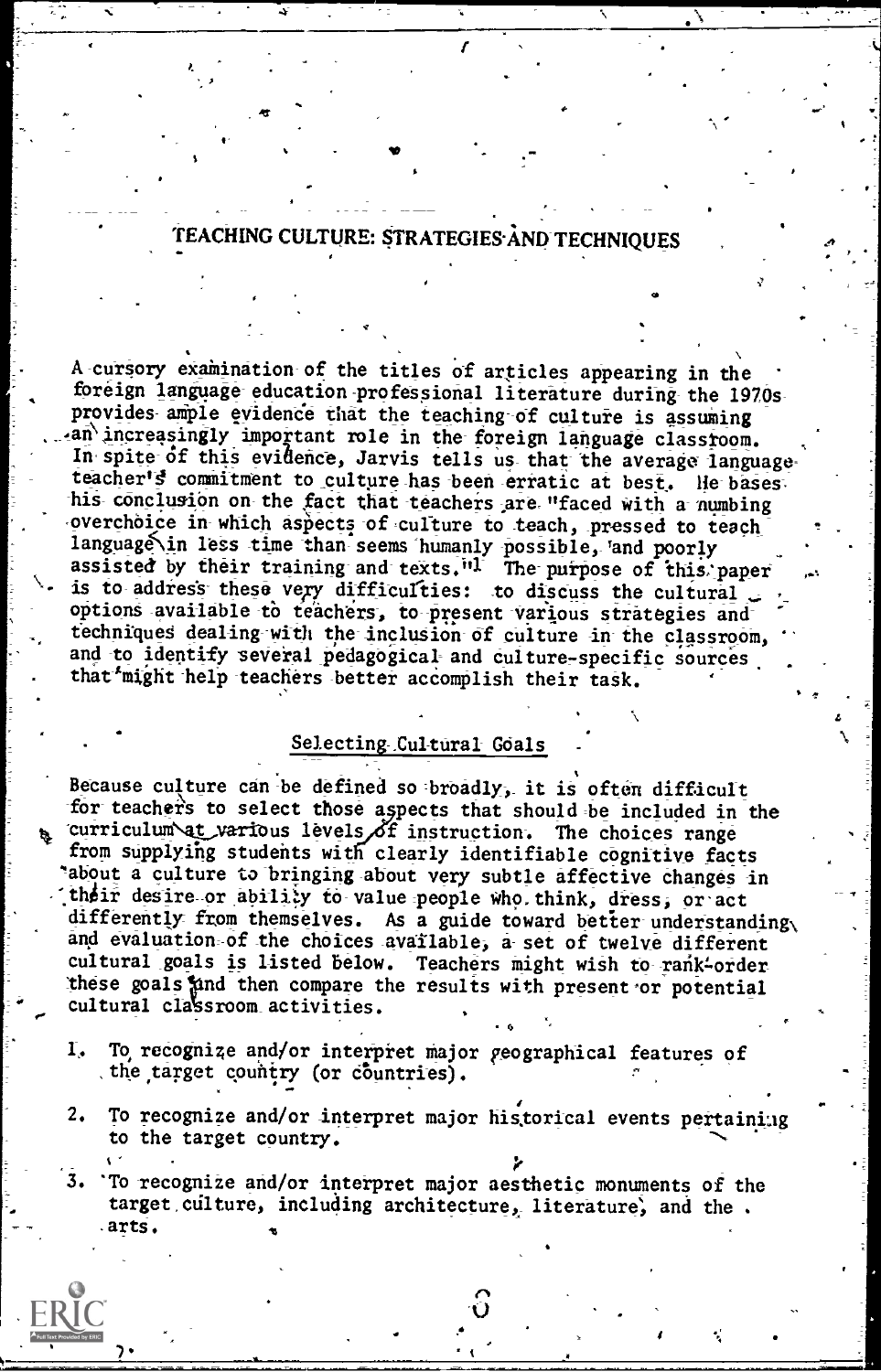- $z^*$  3. To recognize and/or interpret active everyday cultural patterns (g.g., eating, shopping, greeting people).
	- S. To recognize and/or interpret passive everyday cultural patterns (e.g., marriage customs, education, politics).
	- 6. To act appropriately in everyday situations.
	- $\mathbf{r} \cdot \mathbf{r} = \mathbf{r} \cdot \mathbf{r}$ 7, To'Use appropriate. ommon gestures,
	- 8. To evaluate the validity of generalizations about foreign cul-.tures.
	- % 9.. To develop skills needed-to research (i.e., locate and organize information about) culture.
	- 10. To value different peoples and societies.
- 11. To recognize and/or interpret the culture of foreign languagerelated ethnic groups in the United States (e.g., Latinos, Franco-Americans).
- . 12. To recognize and/or interpret, the culture of additional countries-that speak the foreign language (e.g., Canada, Haiti, -Chile, NiCaragua).

Upon closer examination, the reader will note that these twelve goals can be grouped under five different categories. Goals (1) through (3) are commonly referred to as "Culture with a capital C"  $(i.e., g\acute{e}o'g\acute{a}phical, historical, and aesthetic components), and$ goals (4) through (7) belong to the category of everyday cultural patterns, or "culture with a small c." Students need active cultural knowledge to function in the foreign environment; passive cultural knowledge, on the other hand, improves their,understanding of their surroundings but is not necessary for operating in that culture.. Goals (8) and (9) deal with the process of studying foreign cultures and are probably host appropriate for teachers and advanced language students. 'Goal (10) represents the overall affective objective that can be achieved ideally by focusing on one or more of the other twelve goals. Finally, goals (IX) and (12). are concerned with the fact that more than one culture may be linked to a specific language, including ethnic populations within the continental United States.

In considering these student-oriented goals, it should be noted that each is important in and of itself and that priorities can only be. determined in relation- to overall course goals. For example, a  $, \cdot, \cdot$ tourse'specifically designed to teach reading might wigh,to emphasize goals (1), (2), (3),  $\pi$  and (5), while one designed to prepare . individuals for foreign dravel might attach greater importance.to goals (4), (6), and (7). In addition, for several goals the dis-

-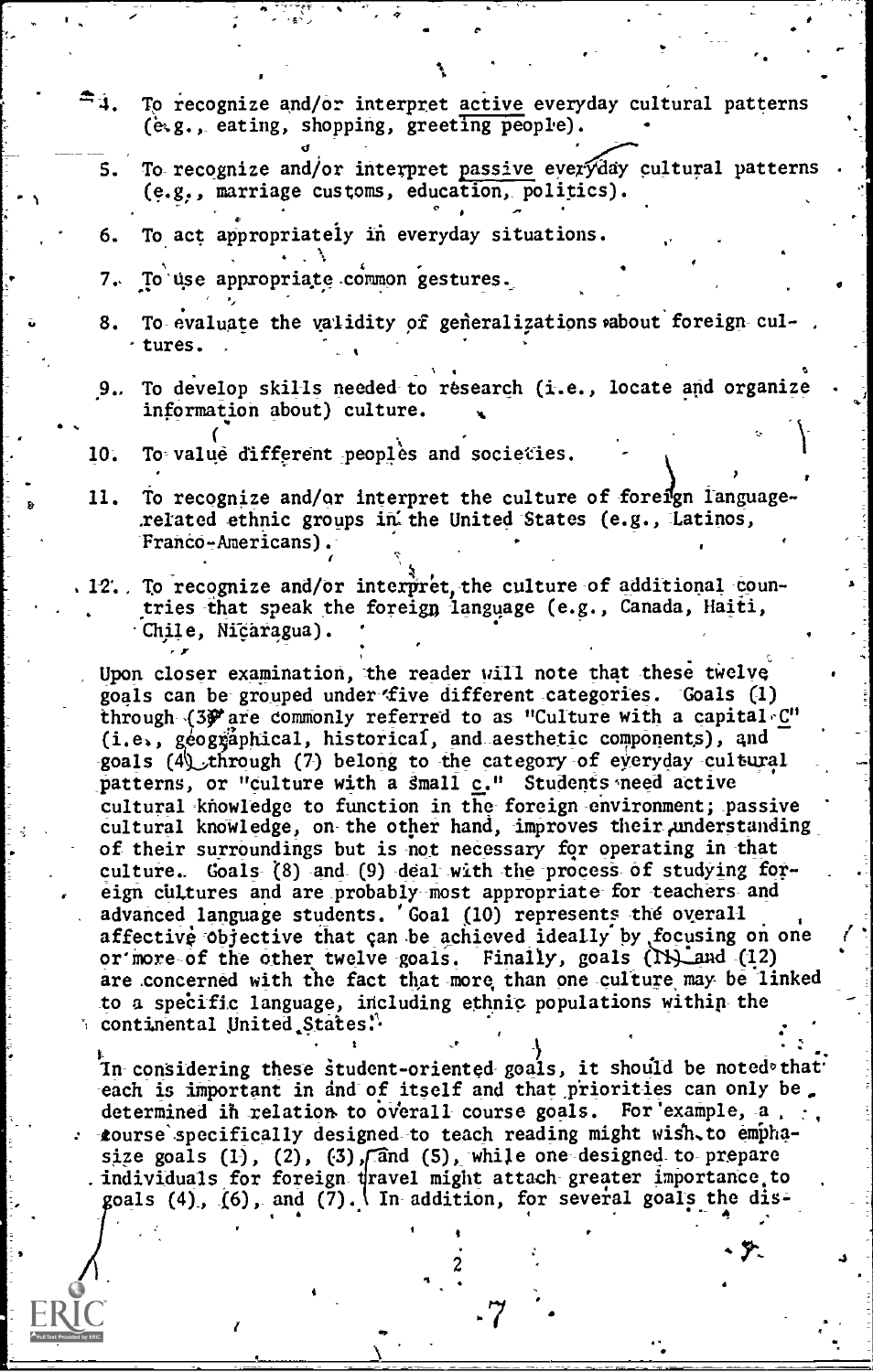tinction is made between the ability to recognize a cultural pattern and the more difficult task of interpreting.it. Beginning classes might be limited to the recognition phase, while advanced classes could include analysis as well. Another option might be to require only recognition of the geographic, historical, and aesthetic elements, and both recognition and analysis of everyday components. Numerous possibilities exist; because of these options; teachers should consider seriously the goals of teaching.culture prior to designing specific cultural activities for classroom use:

#### 'Packaged Techniques for Teaching Culture, '

vDuring the last ten years, the increasing interest in the teaching of culture and the general lack of appropriate textbook materials have fostered the development of several commonly used teaching techniques. Because these techniques have often been available in packaged form, the tendency has been to use them as supplementary tlassroom materials. However, with careful selection, the -teacher can successfully integrate these materials with individual textbook<br>units. This section will describe and exemplify five of these basis This section will describe and exemplify five of these basic 1-techniques; .their integration will\_ be discussed in the section that follows.

#### Culture Capsule.

Originally developed by Taylor and Sorensen,  $2$  the culture capsule was designed to explain a specific cultural difference between an was designed to explain a specific cultural difference between an and-a foreign custom. Using a variety of visual aids and realia, the teacher provides a brief oral explanation of the foreign custom and contrasts it with a related American custom. This is followed by a series of content-related questions and appropriate student activities. Some publishers have produced sets of- culture capsules based on this original model and designed for supplementary use (see Resource List). Unfortunately, most of them have been written in English, reinforcing the notion that culture should not necessarily be taught in the target language. The culture capsule need not be limited to oral presentation by the teacher nor need not be limited to oral presentation by the teacher nor<br>restricted to-presentation in English. In fact, the example shownbelow (developed by the author for use in a foreign language methods class) demonstrates how a culture capsule can be individualized and integrated with the teaching of reading-and-writing.

#### Identification '

Topic: Post Office (Postes, Télégraphes, Téléphones-PTT) Theme: Communication Level of Difficulty: Late intermediate or higher

#### General Objective

3/4

'To provide students with basic faces about the French "post office"

س د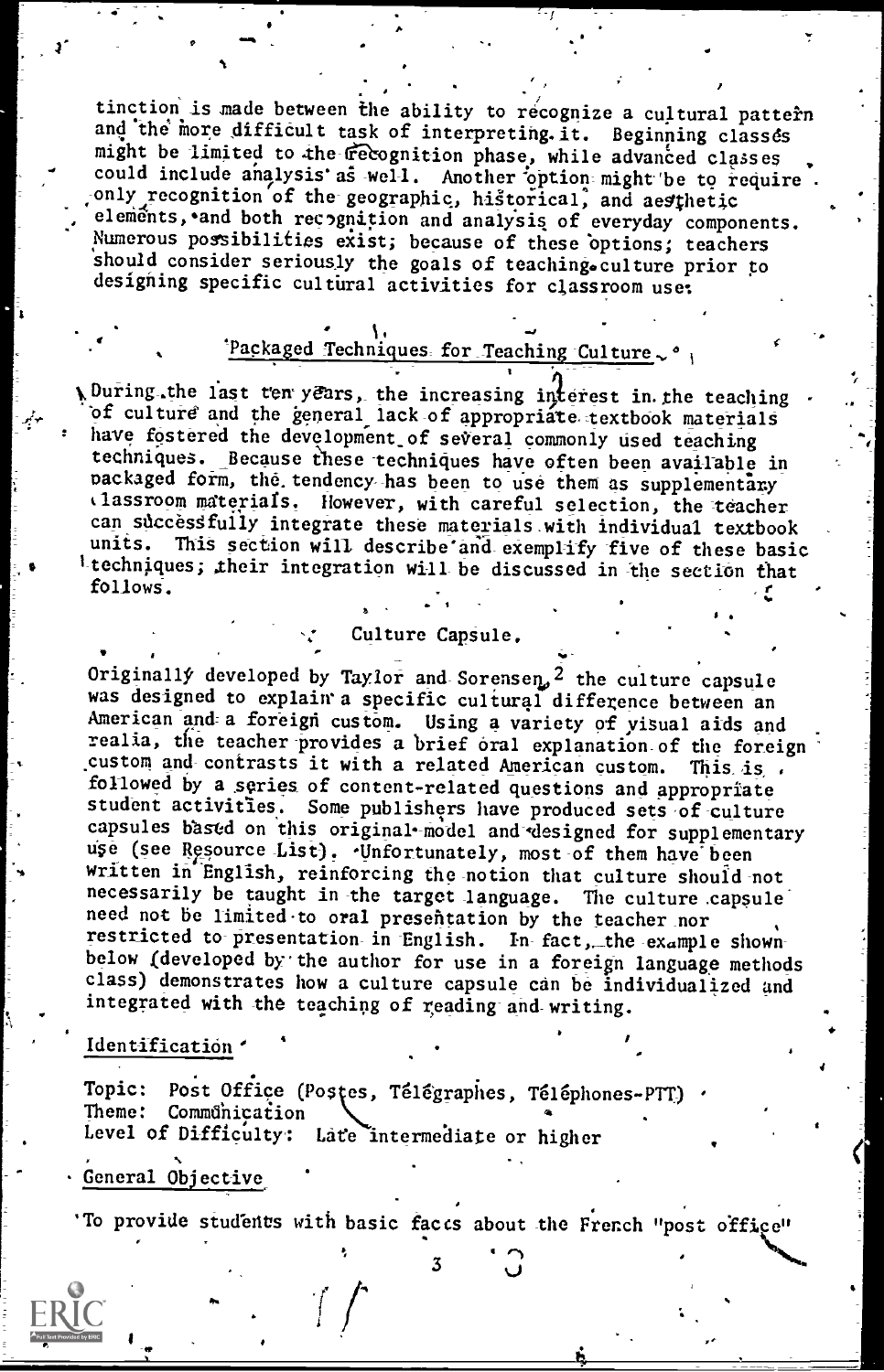so that they will be able to compare it with their own description of an American post office.

#### Specific Objectives

1. Given a brief passage to ready students will answer in writing the four questions that follow the passage. All answers must be complete sentences. A total of three spelling or grammar errors will be permitted, but no content errors will be allowed.

2. Students will write in English a one- or two-paragraph description of an American post office.

3. Students will write a one-paragraph composition describing the role of the post office in the life of an average Frenchman and American. Three spelling or grammar errors will be permitted.

#### Learning.-Activities

1. Read carefully the material presented- below. Pay special - attention to the factual information presented. Look up words only when you absolutely have to!

En France, les communications publiques (postes, télégraphes, téléphones-PTT) font partie du gouvernement. Le ministre des Postes et Telecommunications dirige cette division du gouvernement.

La poste joue un rôle important dans la vie des Français parce<br>qu'on peut y faire beaucoup de choses. Au bureau de poste, 1es Francais, come les Americains, peuvent (1) acheter des timbres et (2) envoyer et recevoir des-flettres, des colis, de l'argent. De plus, les Français peuvent allep au bureau de poste pour (1) envoyer plus, les riquisais pouront partir de l'argent à la caisse<br>d'épargne, (3) téléphoner, et (4) recevoir des palements de la sécurité sociale.

Les Parisiens peuvent aussi envoyer une lettre de type spécial.<br>C'est la lettre .pneumatique. Ces lettres traversent Paris dans des tubes à air comprimé qui forment un réseau souterrain d'environ 480 kiromètres. Elles arrivent à leurs destinations dans un délai maximum de trois heures.

La distribution du courrier est faite par le facteur. A Paris le courrier est distribué trois fois par jour. En province la distribution est moins fréquente.

. Dans les grandes $\sqrt{\text{II}}$ les il y a des bureaux de poste dans plusieurs quartiers et $\text{II}$ lis sont ouverts de 9h. à 19h. sans interruption.. Dans les villages les PTTs sont souvent fermés entre midiet J.4h. A. Paris il y a certains bureaux de poste qui sont ouverts 24 heures par jour pour téléphoner ou pour envoyer des télégrammes.

 $4 \frac{1}{2}$ 

9.

 $\cup$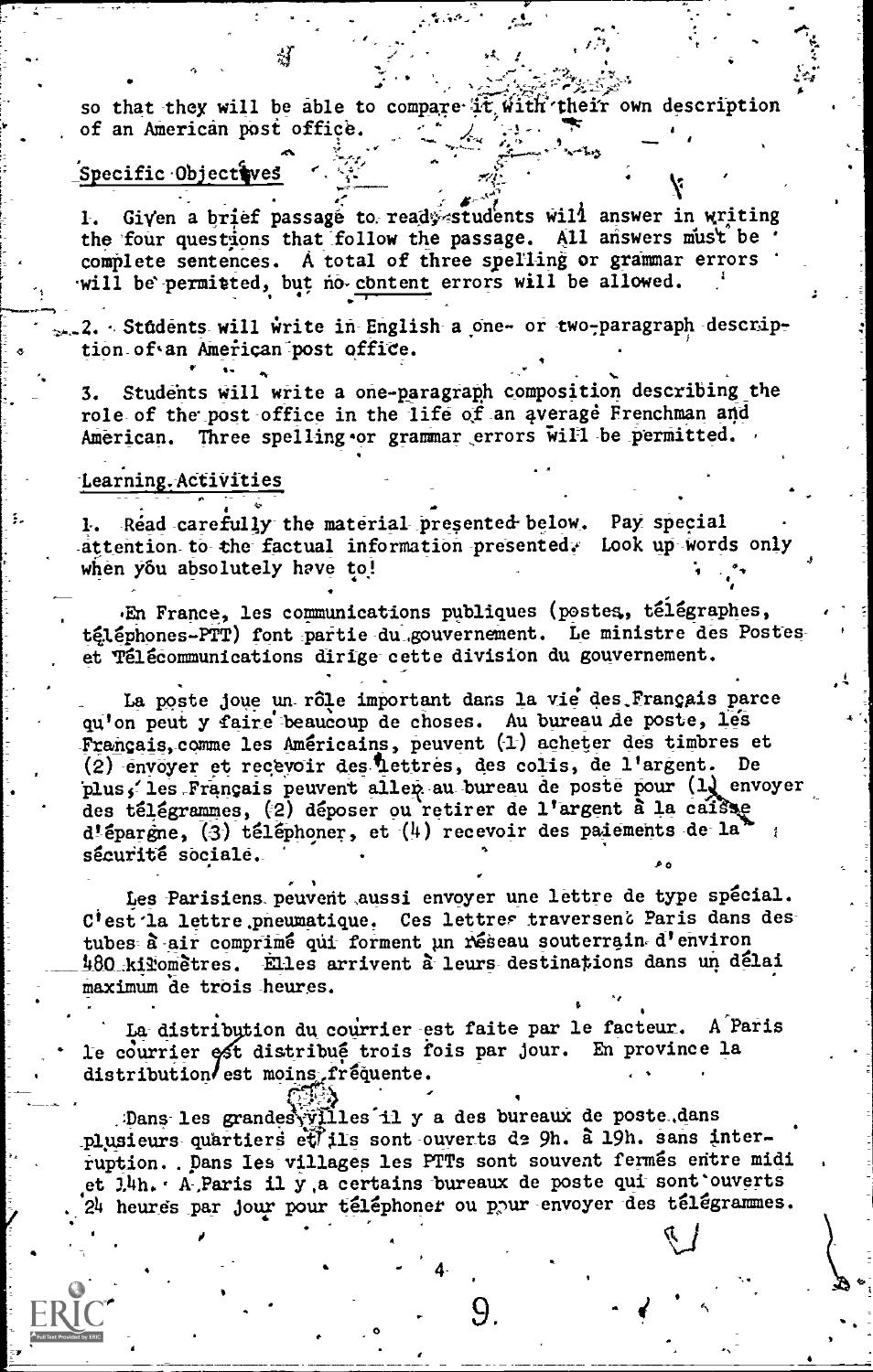Read the following questions based on the above reading.  $\overline{2}$ . **Answer** in writing using complete sentences. Qui contrôle les communications publiques en France? Est-ce que le bureau de poste français s'occupe seulement de Ь. timbres, de lettres et de colis? Qu'est-ce, que c'est qu'une lettre pneumatique?  $c_{\star}$ d. A quelle heure 185 PTTs sont-ils ouverts dans les grandes villes? dans les willages? 3. Submit your answers to your teacher. If there are content errors or more than three spelling or grammar errors, your teacher will prescribe corrective procedures. If the teacher informs you  $\delta$ f satisfactory completion, go on to Step (4). A. Write in English a one- or two-paragraph description of an American post office. Make believe that you are writing this for' a foreigner and include what an American usually does at the post office.' 5. Write a one-paragraph answer in French to the quostion below. Use the reading on the French post office and your description of the American one for background information. No more than three spelling or grammar errors will be permitted. Le bureau de poste est-il plus important dans la vie du Français ou dans la vie de l'Américain? Pourquoi?; Submit items. (4) and (5) to your teacher. If the information presented is incorrect or if you have made more than three spelling or grammar errors, corrective procedures will be prescribed. . if your teacher informs you of satisfactory completion, you may go on to, the next step in the course. Note: The French passage presented here is an adaptation of materials developed for a minicourse at Waukesha High School in Waukesha, Wisconsin.

Audio-Motor Unit

The audio-motor unit is designed primarily to teach listening comprehension. It consists of a series of oral commands to which students are instructed to react physically. When the commands contain culturally related material, this highly motivating technique immediately demonstrates the cultural phenomena through' the physical responses. The Spanish example shown below, taken' from an article by Kalivoda, Morain and Elkins, 3 illustrates four

 $\pmb{\downarrow}\hat{o}$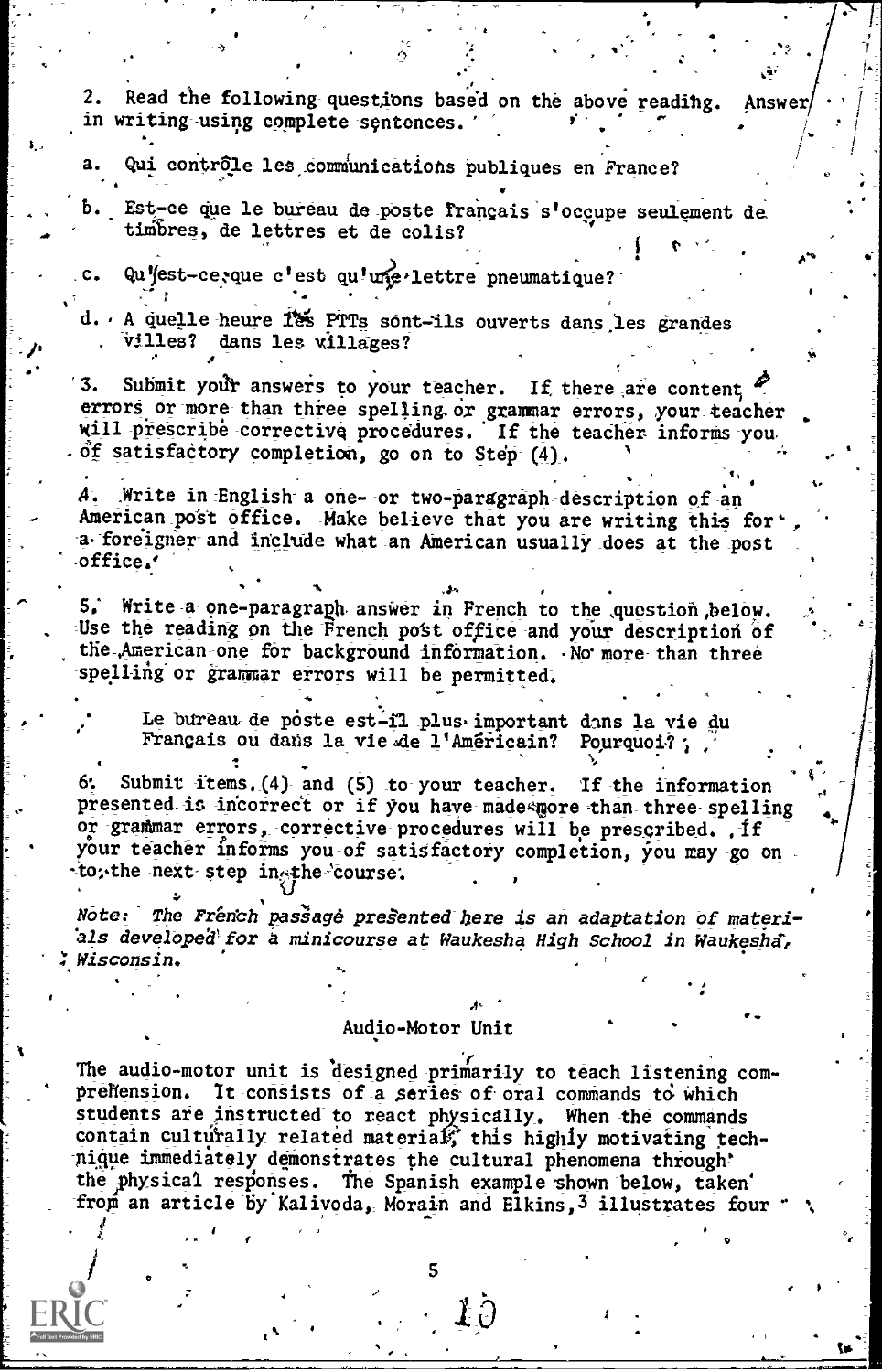characteristics of Spanish table manners: the manner of eating  $\frac{1}{2}$  meat, the position of the hards when not in use, the role of wine at mealtime, and the manner feating bread.  $\int$ Estás en un restaurante...<br>Coge la servilleta. DesdOblalA./ "Cogé el ténedor con la mano Ponla sobre las piernas. izqui'erda.<br>Coge el cuchillo con la mano derecha. Corta un' trozo de carne. Ponlo én la toca.<br>Masticalo.<br>Trágaio! Deja, en el plato el tenedor  $y$  el cuchillo. Deja (las manos en la mesa.<br>Sírvete un vaso de vino. 'Bebe<sub>v</sub>un poco. Quieres, pan. Parte un trozo.<br>Cómelo. Cogela cuenta. Mírala. Sacat tu billetera.<br>Paga la cuenta. Deja una propina. ,8al del restaurante. You are at  $\frac{1}{\beta}$  restaurant. Pick up your rapkin.<br>Unfold it./ Put it on/your lap.<br>Pick up your fork in your to the . left/hand. Pick up/your knife in your right hand.<br>Cut a piece of meat.<br>Put it in your mouth. chew iy , Swallow it. our mouth. Put down your knife and<br>fork. per versuit thands on the table. Det Pour a glass of wine.<br>Take a sip. .<br>You want some bread. <sup>2</sup>, Break off a piece.<br>Eat it: " 'Pick up the bi4i. Look at it. Take- out your wallet.<br>Pay the bill.<br>Deave a tip. Leave-the restaurant.  $6f$  meat. of

Culture Assimilator-

Based. on modified programming and- critical incident techniques, culture assimilators provide an excellent self-instructional source for learning cultural concepts. Each episode consists of an inci-<br>-dent (presented in narrative or dialogue format) in which an American comes face to face with a conflict in the target culture.<br>After reading the episode, students. select one of four possible<br>'explanations. . Each choice is accompanied by appropriate feedback.  $m_e$  sample episode included here is part of an assimilator entitled "Mary's First Schoolday in Paris" and was developed by Andrea Lapeyre<br>in a graduate methods course at Indiana University, 4 The reader a in a graduate methods course at Indiana University..4 Jhe reader should note that 'even' field for the wrong choices provides interesting cultural information.<br>w

, с. Taking the Bus

After breakfast, Mary leaves the apartment and crosses the street to wait at the bus stop that Madame Dupont showed her the

.6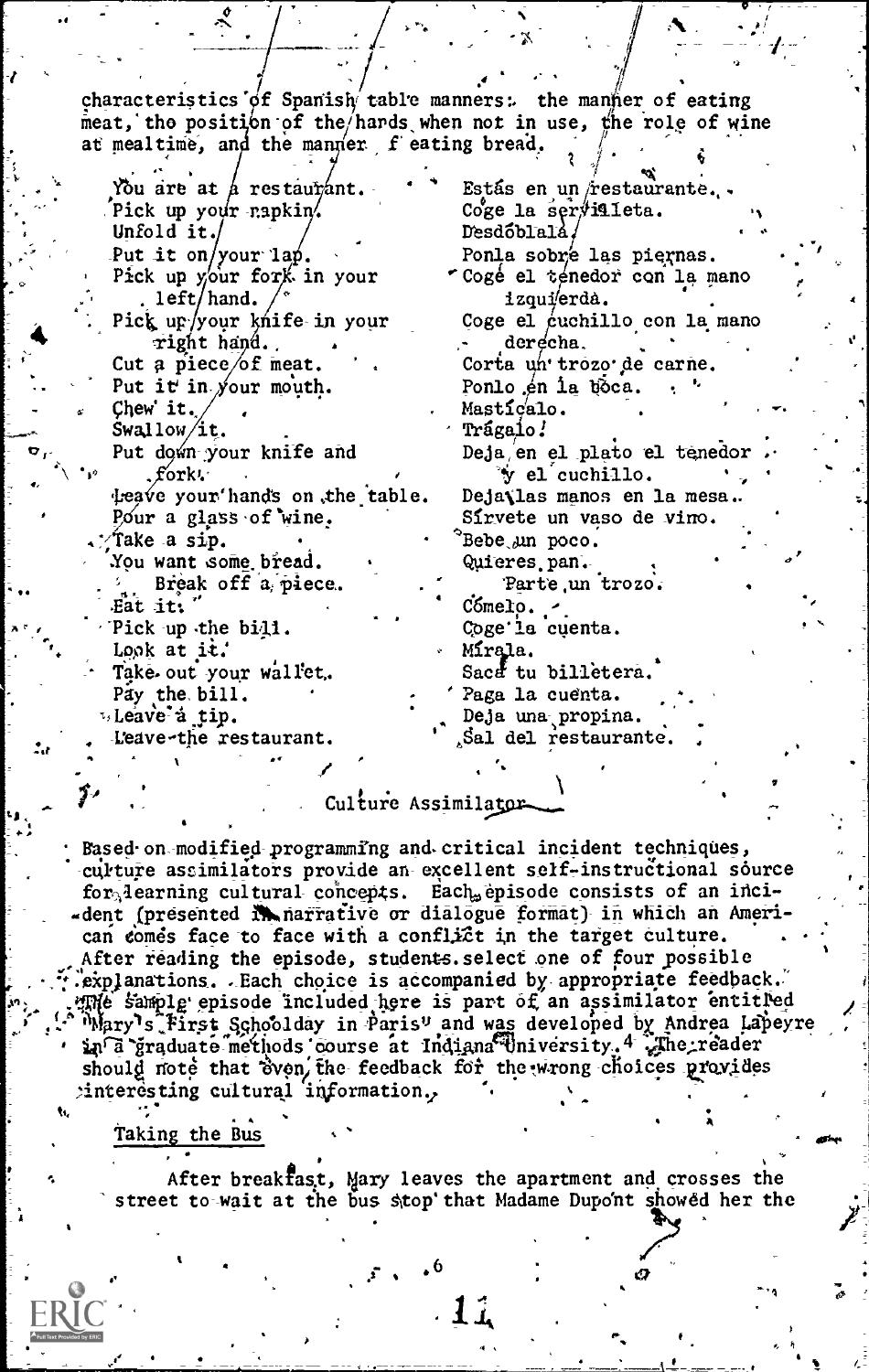previous evening. The bus arrives and Mary gets on. She takes. out the ticket that Madame Dupont gave her, inserts it in the machine next to the driver in order to validate it and goes to her seat. After the bus has made about ten stops, a ticket con-' troller gets on the bus and asks to see the passengers' tickets. When he gets to Mary, she shows her ticket; after examining it for a minute and asking at what stop she got on the bus, the controller starts writing out a summons saying that Mary will have to pay a fine., Mary protests, saying that she has her ticket, but the controller gives her the summons anyway.

Why-did the ticket controller make Mary pay, a fine?

- Mary's ticket was for the subway.
- 2. Mary had not paid enough for her trip.
- $\beta$ . Mary had used a second-class-ticket and was riding a firstclass bus:
- Mary<sup>1</sup>: ticket had.not been punched by the bus driver.

Feedback: [These feedback paragraphs are not usually located immediately following the episode.)

- 1. This is very unlikely, since tickets for the bus and for the subway are the same in Paris. One may buy single tickets or a carnet (booklet of ten tickets). The cost per ticket is substantially less when bought in a carnet.
- 2. This is the correct reason. Although Mary had a ticket and had inserted it in-the machine for validation, she did-not realize that the bus routes in Paris are-divided into sec-tions that usually contain about six stops.each, and that when one rides from a stop in one section to a stop in another section, two tickets must be used: Two tickets is the most one must pay for any trip, and one can travel from one side of Paris to another for two tickets. However, onemay ride anywhere in Paris by subway for one ticket, including any number of transfers.
- 3. This is impossible, because one uses only second-class tickets in Parisian\_buses. There are,no first- or secondclass buses. -First-class tickets are used only in-the subway, where there is one first-class car in each subway'train. The first-class car is usually less crowded and more comfortable, is always located in the middle of the train, and is always a different color from the second-class cars. Firstclass tickets cost almost twice as much as second-class tickets.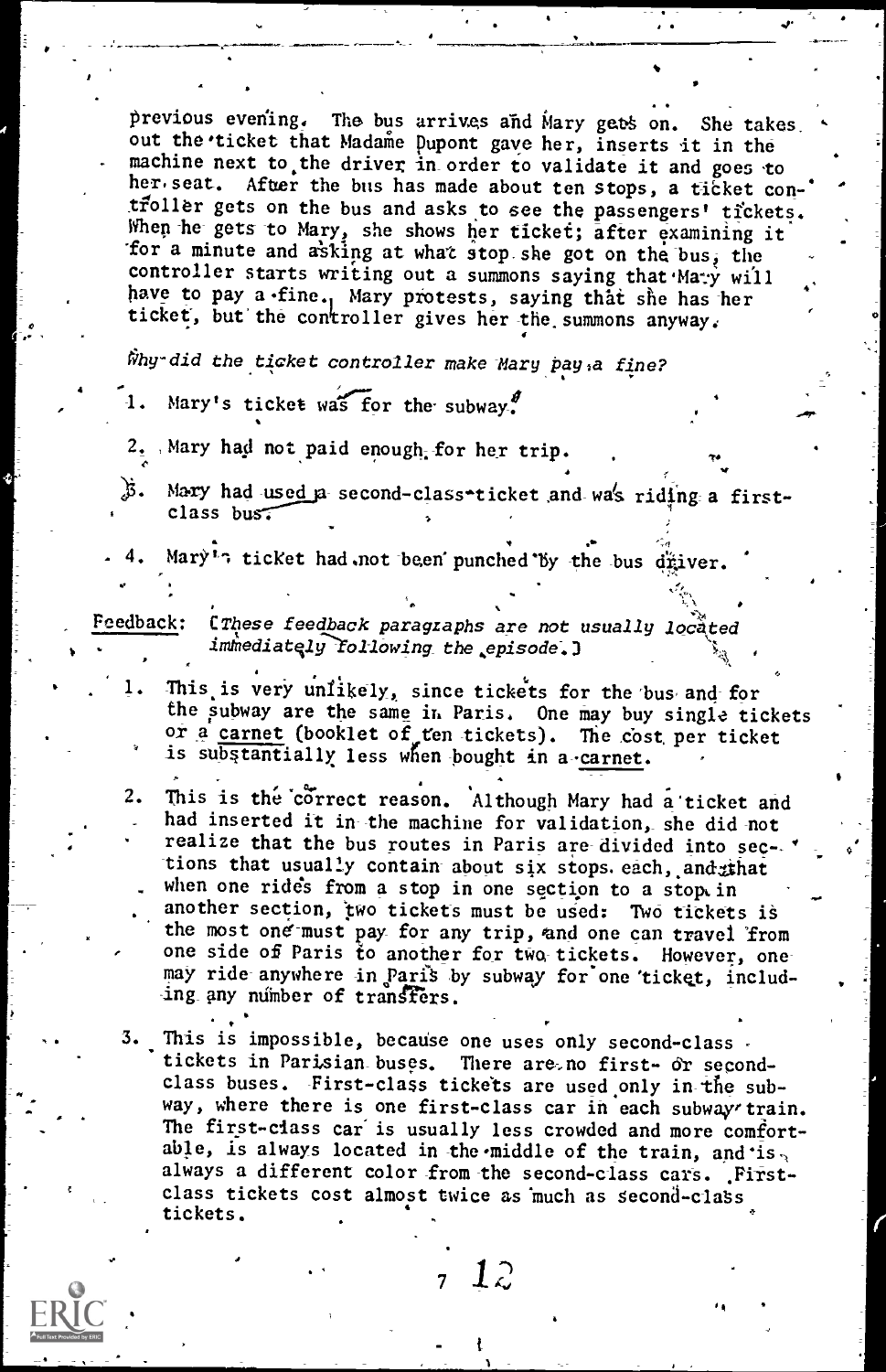This answer is incorrect, because Mary had inserted her ticket in the automatic validation machine when she got on the bus. Up until two or three years ago, each bus had a driver and a.controlleur who took the tickets and punched  $\mathcal{L}_{\text{t}}$ , them manually. The same was true in the subway where a poinconneur punched each ticket at the entrance to the platform. However, in the new buses there is, next to the' driver, a machine into which one inserts one's ticket when getting on the bus. The machine imprints the date, time, and the stop at which the passenger boarded the bus. This makes it easier to spot-check the passengers to be sure they have paid or that they have not used an old ticket for a

#### -Cultural Minidrama

Using critical incident techniques similar to the culture assimilator, the minidrama presents an example of a miscommunication in the form of a dramatization. This is followed by teacher-led-dis-EUssion to help students discover the cause of the miscommunication. Minidramas provide an excellent opportunity for student participation not only through the attempt to solve the problem but also through staging the dramatization. The example shown-below is an abbreviated adaptation of a minidrama found in Seelye's Teaching  $Culture.5$ 

 $Narrator:$  Two young American students, Cindy and Debbie, are in -Cannes for their summer vacation. They pass an openmarket where fdrmers are selling their fruits and vegetables. e

o

second time.  $\cdot$ 

 $\mathbf{v}$ ,  $\mathbf{v}$ ,  $\mathbf{v}$ 

Cindy: It's so hot! I'm thirsty! Look at that table of fruit  $over$ , there...the one where the fat, woman is sitting.

Debbie: She has some beautiful peaches. Let's go over and take a look at them.

أأرسيت Cindy: You're-right, those are nice peaches. (She starts to., pick out the peaches she wants to buy.) Let's take this one and-the one over there....

Vendor: (sarcastically) Eh bien, mesdemoiseries, you're planning to buy the whole cableful?

Debbie: (whispers to Cindy) Is she ever rude! I wonder what her problem is! )bably-had-a fight with her husbandthis morning

(Teacher leads class discussion helping students discover that in France one does not touch the fruit in a display. The vendors.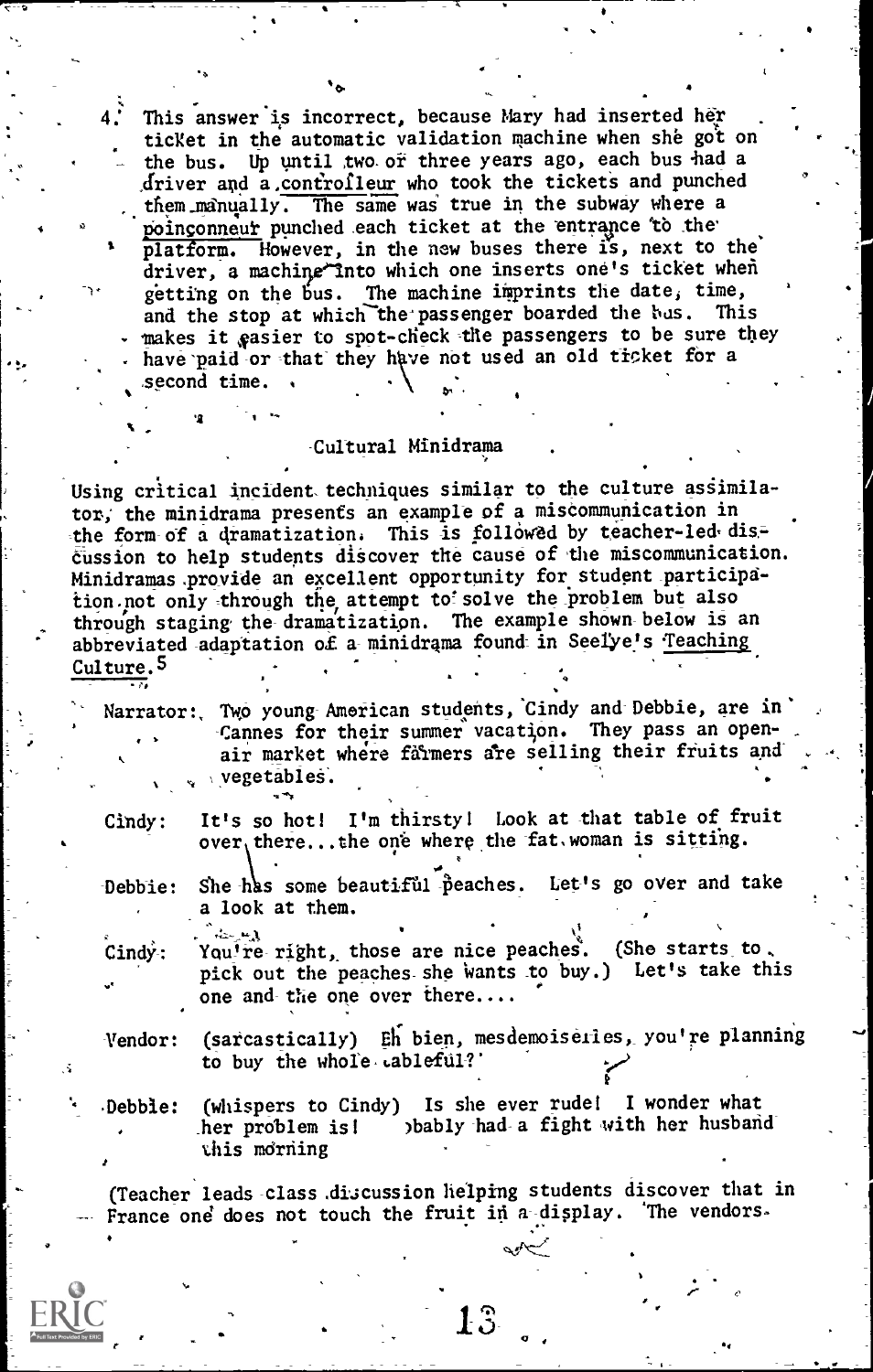select the fruit for you since they have spent much time arranging. it.)

#### Ler g Activity Packages

Originally designed  $\cdot$ .nstructional units for individualized programs, learning activ.ty packages (LAPs) are by no means limited to the teaching or culture. However, they can be developed easily to teach culture in b. I traditional and individualized programs. In the former, they can provide an excellent source of supplementary materials for those students who learn more rapidly than the rest of the class. Each LAP usually consists of a set of instructions for teacher and students, a set of objectives, a pre-test, several learning activities, self-tests, and a post-test. Due to the length of a typical LAP, it is impossible to include an example here; however, the reader is directed to excellent units by Carlile6 and Kirchner7 and to two exciting German units by Witte and by Hunt-Smith et al.8

#### Strategies for Teaching Culture

The basic curricular issue in cross-cultural education is the degree to which cultural information should be integrated with language materials. Although the majority of writers suggest a high degree If integration, many teachers are of the opinion that culture is a acondary goal and should not be permitted to interfere with basic language instruction. Whatever the priorities, all cultural instruction should be guided by two basic instructional principles. First. cultural learning activities should be planned as carefully as language learning activities. This prevents an erratic and "off the top of the head" approach and enables the teacher to allocate to culture the desired degree of importance. Second, culture components should be tested as rigorously as language components; lest students assume that cultural knowledge has little or no impact on grades and consequently is not worthy of their attention in or out of the classroom. An excellent source of ideas and techniques for testing culture is Valette's Modern Language Testing.<sup>9</sup>

#### Designating Specific Culture Days

Probably the least complicated approach to including culture in the curriculum is to designate specific days for its teaching. This approach is often used by teachers who attach less importance to culture or those who have to rely heavily on supplementary materials because their textbooks lack sufficient cultural materials. The selection of these special days should not be limited to Fridays or pre-vacation days, as this practice reinforces the notion of culture as an afterthought. When carefully planned, this approach can provide students with meaningful cultural experiences. The following suggestions are offered as guidelines: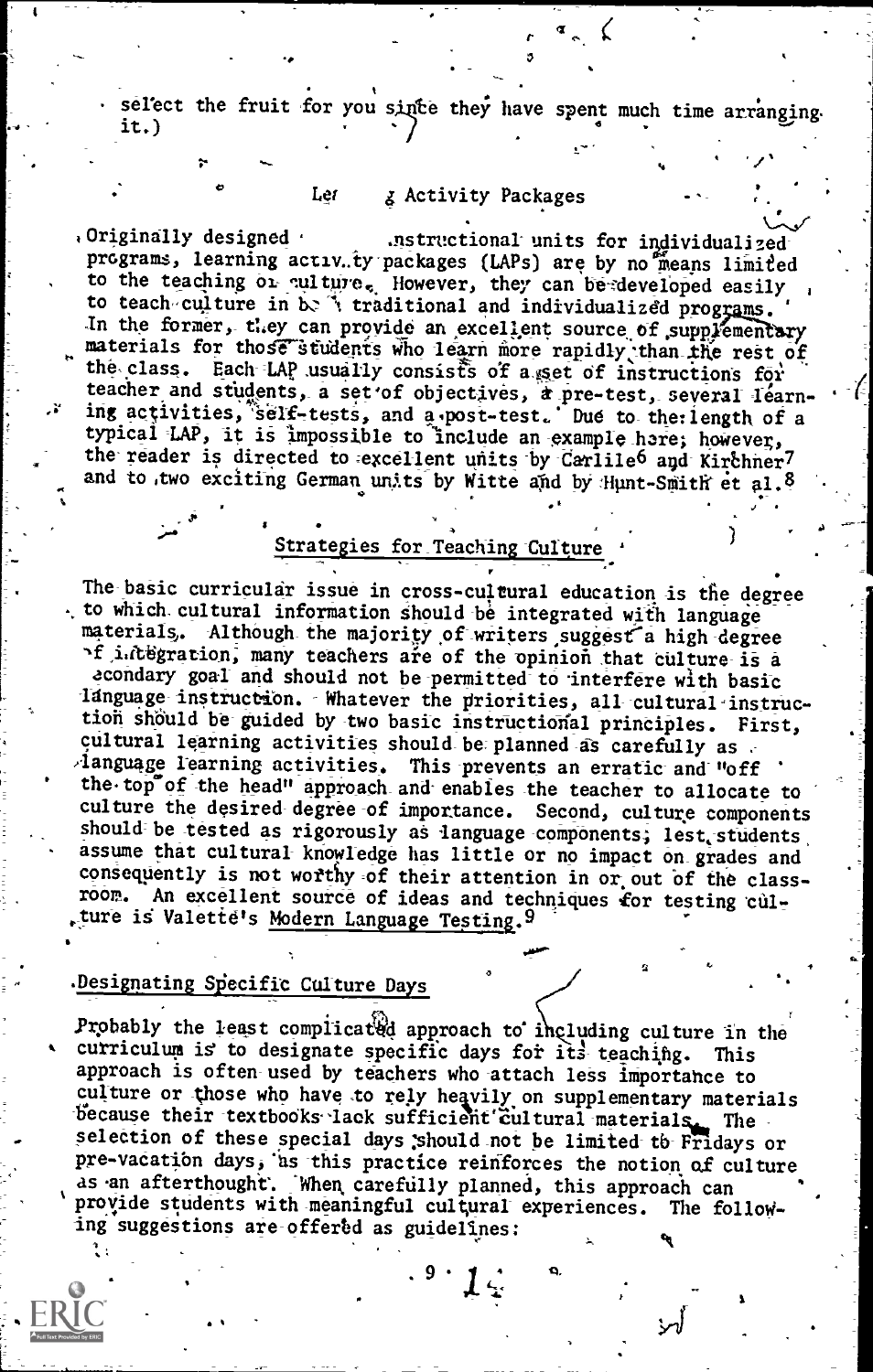- When making long-range plans, teachers should determine the approximate amount of time of number of days to be spent on culture. On the basis of student interest and the availability of materials, they should then identify the most important topics, to-be covered.
- An attempt should be made to present the topics in conjunction with related thematic units and/or closely related vocabulary and grammar content. For example, shopping habits might be discussed following-a unit that introduces clothing vocabulary, or the metric system examined following a unit in which numbers are taught.
- -Cultural presentations should not be limited to the lecture method. Selected use of the aforementioned audio-motor units and minidramas can provide students with more opportunities for participation. In fact, both techniques can serve as highly motivating introductions to specific cultural topics. restaurant audio-motor unit outlined earlier, for example, constitutes an excellent introductory activity to a discussion of Spanish eating habits.
- Nlture should not be treated exclusively in English. A-con-, certed effort should be made to include at least a modicum of ,target language cultural activities.
- . Although learning activity packages are designed primarily for self-instruction, many of them include interesting activities that can easily be adapted to whole-class instruction. These, units also contain ready-made evaluation instruments that can be adapted for use in traditional classroom settings.
- .<br>In order to increase student participation, consideration shouldbe given to the use Lf small-group instruction. Culture cap-. sule), for example, might be assigned to different groups whose task would be to prepare a brief, critical incident in narrative or drama form illustrating the specific cultural difference.
- . Many cultural topics lend themselves readily to role-playing and/or simulation. One such example is the Market<sup>10</sup> game, originally developed for middle grade social studies classes and adapted for French and Spanish classes. 11

#### "Core Plus Open Time" Approach

Andther non-integrated approach to teaching culture would be to use a variation of the curriculum model proposed by Lafayette.<sup>12.</sup> Based on the assumption that in-most cases the number of lessons prescribed for any-given course is successfully completed only by a few teachers and select students, the model calls for the identification of a core of minimum essential materials that all students must master.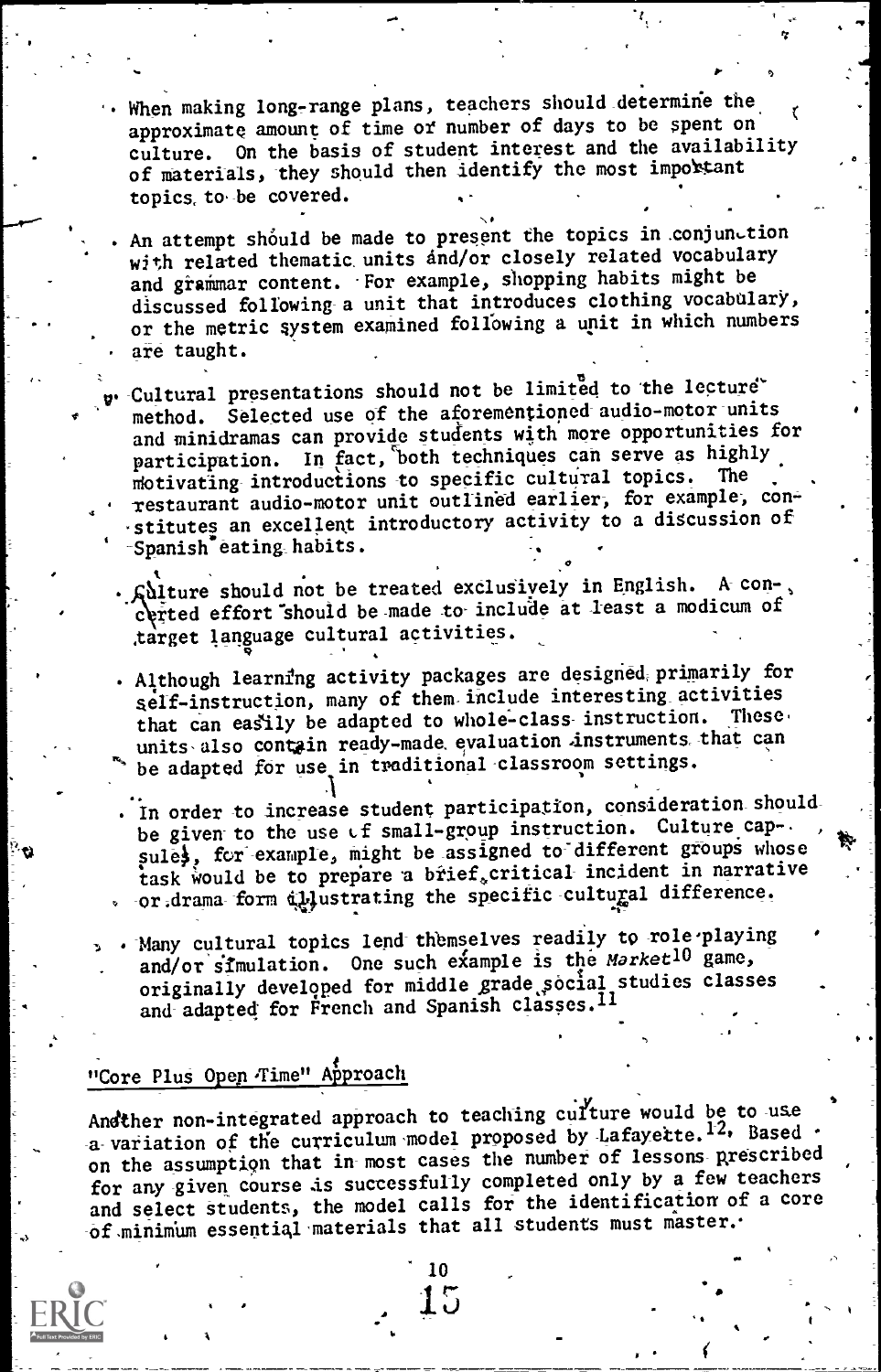

As shown in the above model, a block of time remains open that can be devoted to reinforcement for students who need additional time to reach core proficiency. These students are identified during  $\cdot$ diagnostic\_phases- throughodt the core development. This\_model, might be applied to each semester, to each grading-period, or to each textbook unit.

 $\mathcal{L}_{\rm{max}}$ 

Because the model merely provides a form into which content is inserted, it is applicable to courses where language is a primary goal and culture supplementary as well as to courses with opposite priorities. In the former case, teachers identify the basic elements of grammar and vocabulary that constitute the core. At the end of each unit they evaluate progress with traditional testing procedures. Two or three-days of open time are then allocated to cultural enrichment activities for those students who have already reached-coreproficiency and language reinforcement activities for those students,<br>who have not. Since the latter students are likely to be in need Since the latter students are likely to be in need -or teacher attention and the former likely to be more adept at selfor small-group instruction, the enrichment activities are designed primarily in an individualized mode. Suggested activities include , the individualized culture-capsules and the learning activity packages described earlier. Also appropriate are the supplementary cultural readers appearing in increasing numbers on the market, or the short readings found in-many textbooks. A-final suggestionwould be to build activities around foreign newspapers and magazines or use materials already available (see Resource List)..

In courses where culture is emphasized more than grammar, the core might consist of cultural information and culturally related conversational activities. In such a situation, enrichment activities could include the learning and application of specific grammar rules.

#### Integrating Language into a Culture-Based Course

The most frequently suggested approach to the teaching of culture in American foreign language programs calls for a maximum degree of

 $\mathbf{n10}$  . The following  $\mathbf{10}$ 

 $\blacksquare$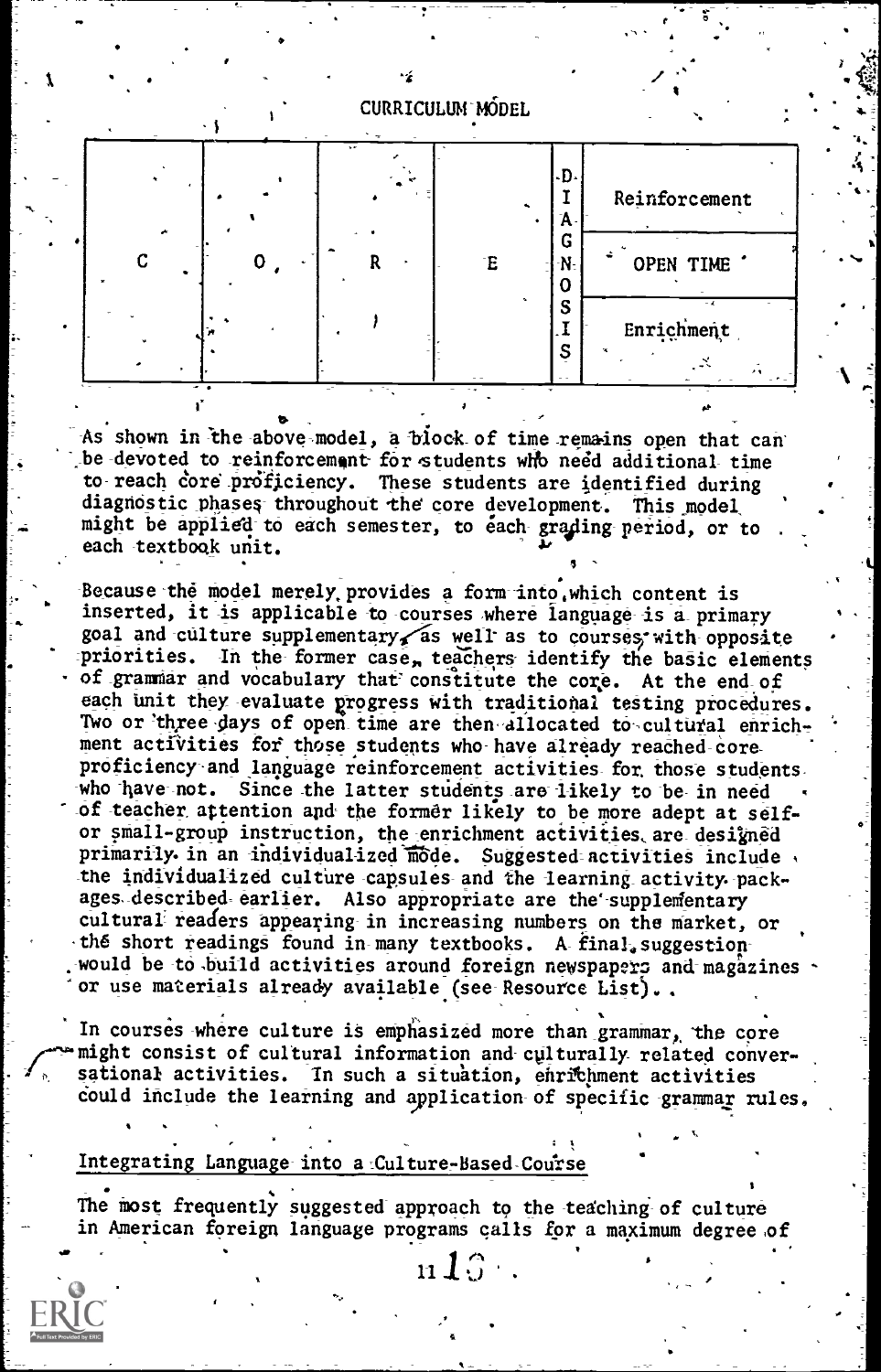integration of linguistic and cultural topics. Currently, this is most often implemented byintegrating culture into a language-based textbook; that is, the text is based primarily on language features, and a variety of cultural information and activities are added. However, there are a small number of programs based on specific cultural themes to which are added the grammar and vocabulary necessary for linguistic implementation. Since the latter implies a non-traditional approach to teaching grammar and vocabulary, there are very few materials available for such courses. However,  $an_{\epsilon}$ , excellent example of a culture-based program, including sampleunits in French, German, Italian and Spanish, can be found in the 1975 Report of the Northeast Conference.<sup>13</sup> Shopping is the theme, of each of these four units, and in each case the vocabulary and grammatical structures'lend themselves-to this theme. The closest approximation of this approach in textbook form is the very recent German text, Unsere Freunde. 14-

#### Integrating Culture into a Language-Based Course

 $\mathcal{F}^{\prime}$  . The second contribution of the second contribution  $\mathcal{F}^{\prime}$ Although this approach is most practical from the point of view of available materials and teacher training, the fact that only a limited number of language-based texts successfully integrate cultural components suggests that the task is not an-easy one. Teachers who attach a high-degree of importance to cultural education, however, may find that many of the ideas and activities suggested below are well worth the additional time and effort involved. No doubt many of the e suggestions are already being implemented in some texts. The teacher's responsibility is to. implement those with the suggestions are classified according to traditional course con-<br>tent and skill areas. the greatest potential impact. In order to facilitate appraisal, 1 and the suggestions are classi tent and skill areas:

Integrating Culture and Introductory Materials. Most recent textbooks no longer limit introductory materials or lessons to the -dialogue format of audiolingual vintage; instead, they use a variety of.forms, including- dialogues, narrative-readings, letters-,, poems, etc. Although some texts supplement introductory materials with cultural notes, the above change does not necessarily ensure integration-of cultural materials. In fact, even the presence of such materials is no guarantee of their implementation. Countless dialogues in the audiolingual texts incorporated cultural elements, but the dialogues were often used solely for linguistic purposes. In fostering greater integration, it is important to realize that introductory materials can be a source of cultural learning as well as language learning. The following suggestions may help facilitate the task of achieving both these goals:. e

Carefully examine the materials to identify what cultural features, if any, are'included. Non-native teachers may wish -to stek the help of native informants, especially if thematerial is not accompanied by cultural notes.

 $\mathbf{I}$ ,  $\mathbf{I}$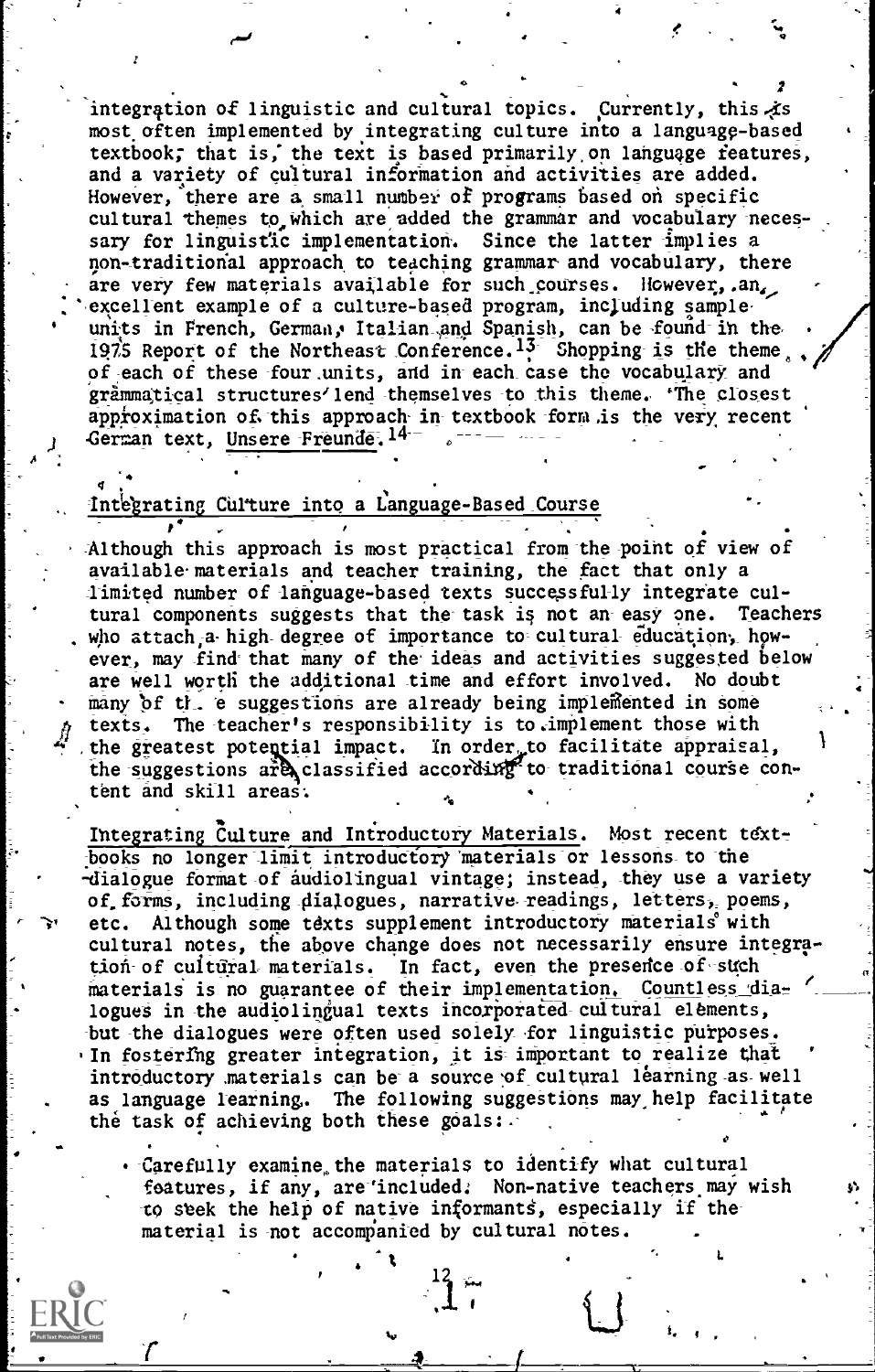. Prepare at least a one-sentence statement concerning each separate cultural element and plan to use; it, if only as an dside, in the introduction.of these-materials.

4-

Identify at least one supplementary source where you or aninquisitive studeht might find.additional material on the topit.

Determine if a textbook photograph illustrates the feature and plan a specific activity relating the illustration to the introductory materials,

Include at least one culturally related activity or exercise to accompany the factual questions that normally follow-such material.? For example, students might be asked to rewrite in English certain dialogues, making sure that the dialoguesreflect American cultural behavior rather than foreign cultural \_patterns.-

Teachers with culture-poor textbooks would do well to put the above information on cards or in a notebook, thereby creating the nucleus of a cultural guide for each unit.

Integrating Culture and Vocabulary. Since vocabulary is often taught in isolation, the teacher-needs to do two things to ensure that integration takes place. First; each word should be placed in a meaningful-language context; second, attention should-be paid to its cultural connotation within that context. The French adjectivepetit, for example, would normally mean "small"; however, it often connotes endearment in certain contexts (ma petite amie is properly translated as <sup>fu</sup>my girl friend<sup>it</sup>). In order to introduce a greater degree of integration between culture and vocabulary learning, the. teacher might wish to consider any or all of<sub>a</sub>the following ideas:

Accompany the introduction and drill of vocabulary items by appropriate visuals selected from target language sources. The English words "bread" and "house" do not necessarily have identical cultural referents in other countries.  $\bullet$  and  $\bullet$ 

'

'Group,vocabulary items in-culture-related clusters. This provides an opportunity to discuss a culture point or to reinforce one that has been presented along with the introductory materi-<br>als. For example, instead of *r*rouping all food vocabulary, it For example, instead of grouping all food vocabulary, it would be advantageous to separate the items into subgroupsaccording to what people might eat at breakfast, lunch, dinner, or for an after-school snack. Another possibility would be to. group the words in the same way that one might order them in a cafe as opposed to a restaurant. Relow are samples  $6f$  exercises using such clusters:

At breakfast I eat cereal (eggs, toast, doughnuts, etc.). At lunch I eat a sandwich (Big Mac, hot dog, apple, etc.). At dinner I eat meat (potatoes, peas, carrots, bread, etc.).

 $13 \t{1}$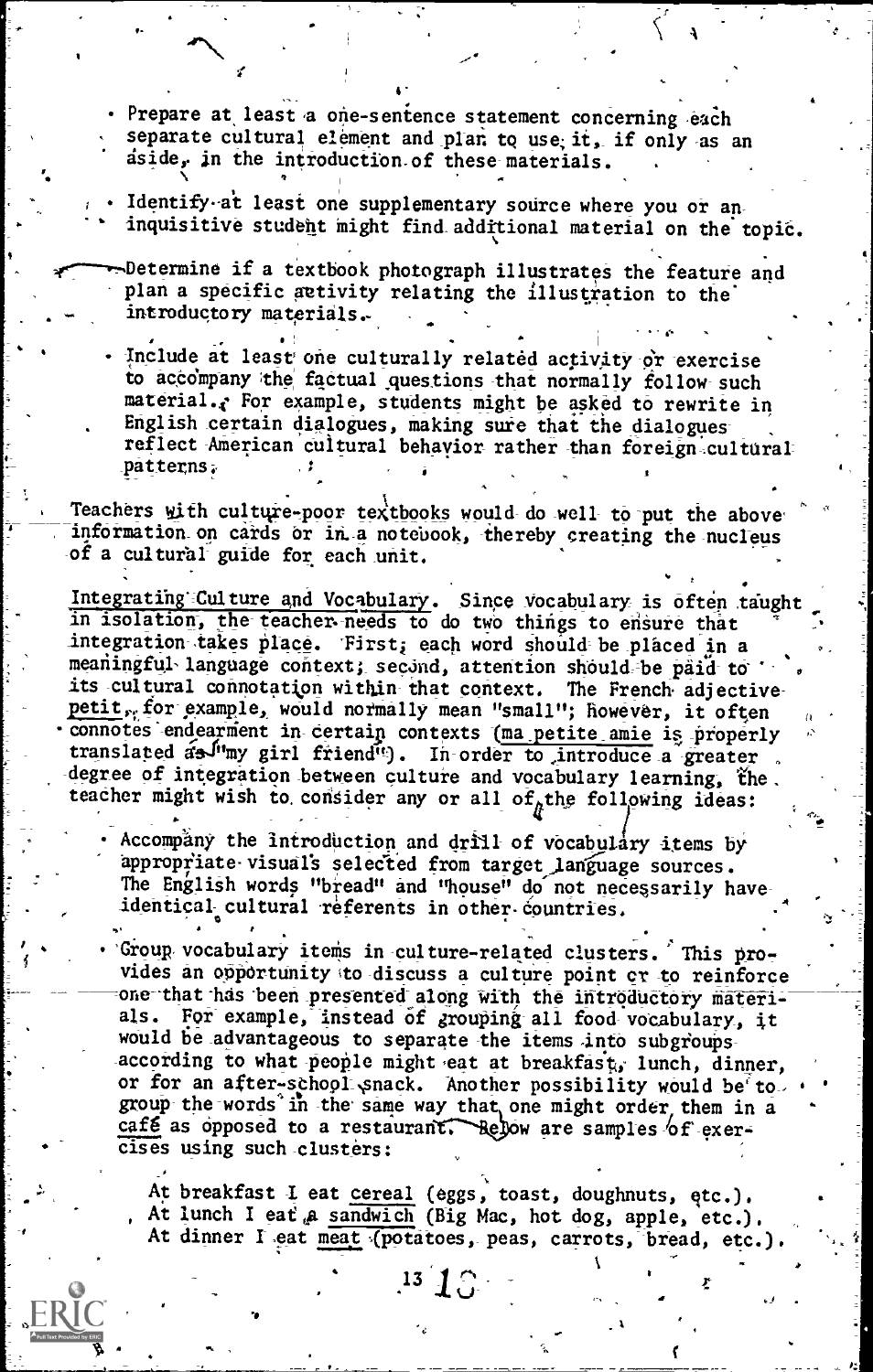Another example would be to practice numbers by reading telephone numbers  $a\acute{\ }$  aud in the proper foreign cadence.

- · Identify and  $\&$ xplain words that might have specific cultural meanings in  $\&$ certain contexts, or words that have English cognates but whose meanings are not culturally similar (e.g., saile<br>de bain is commonly translated as "bathroom"; however, if sent<br>there, an American in France might find only a bathtub). In<br>Spanish, the diminutive probably c often as it does smallness.
- Prepare, for use by students interested in specific cultural items, supplementary sets of vocabulary related to the basic clusters introduced in each unit. Basic leisure activity vocabulary might be supplemented by separate, more specific<br>sets related to @gch activity (for example, movies: decumentary, cartoon, spy; concerts: types of concerts and names of famous concert 'halls; sports: names of positions played).
- Integrating Culture and Grammar. When teaching grammar, the instruction to including inguistic element at hand that little thought is given to including possible cultural components in such activities. In the case of many grammatical components, this can be, rectified by placing at lest one drill in a cultural context. A few specific examples follow:  $\frac{1}{2}$  ...<br>The partitive in French is commonly used with food vocabulary.
	- The drill included in the vocabulary section above could just as easily be used to drill the partitive, and It would have the added advantage of reinforcing cultural information.
	- As) an addition to the usual visual clock drills used in teaching time, drills, could be constructed in which the students indicate the normal time 6f daily events.
		- 44 Normally we have lunch (breakfast, snack, dinner) at moon  $(7:30, 3:30, 6:00)$ .

Dad gets home from work at

 $\mathbf{v} = \mathbf{v} \times \mathbf{v}$ 

Mom gets home from work at .

Jim gets home from high school at

Mary gets home from kindergarten at

Notmally we get up at . But on Sundays we get up at .<br>, go to church at , and usually have brunch at , and usually have brunch at with family friends.

Culturally oriented audio-motor units can serve as excellent drills for understanding and giving commands.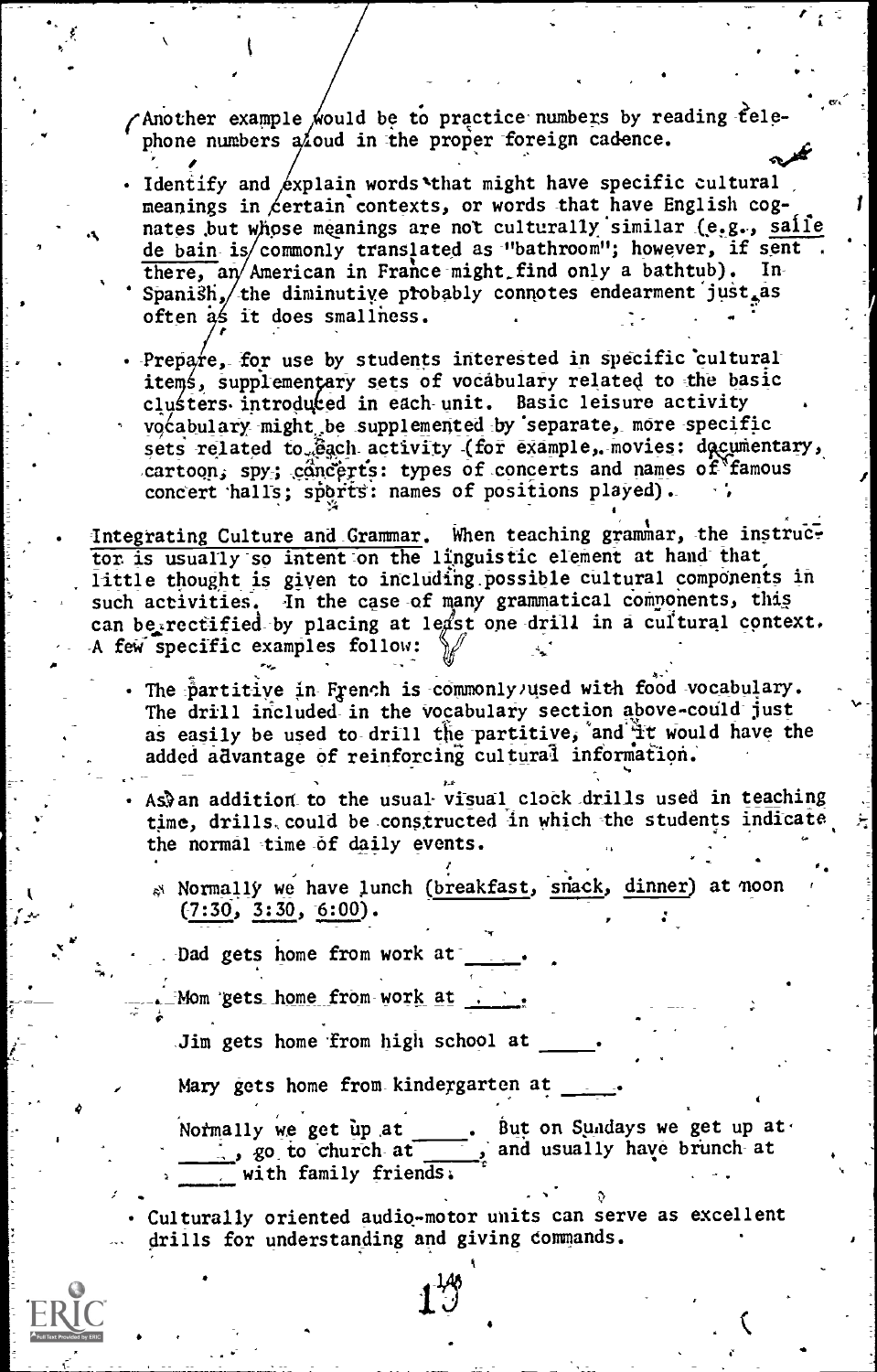, . . Integrating Culture and Communication. Obviously the greatest need for the integration of language and culture is in the area of com-<br>munication. Although language may be the medium, culture is the  $\kappa$ Although language may be the medium, culture is the  $p$ message. In constructing communication activities, it is not only importatt that students be able to use correct linguistic elements but also that they use them at the proper time, in the proper place, and in the proper company. Students may very well attain a perfect on a test of formal and familiar verb forms; however, such a score.is of little use if they address the local- pastor with the wrong form. The suggestions ine4uded below by no means exhaust the numerous activities available for integrating culture and communica-, tion; rather, they provide a base upon which other related activities . can be built.

- For listening comprehension purposes, make frequent use of cultural audio-motor'units and culture capsules recorded on cassette tapes.
- Carefully examine textbook dialogues to determine-4f open-ended= activities might be constructed by simply changing one or two elements. A sample textbook dialogue might read as follows:

Peter:  $\frac{1}{2}$  What are you doing this weekend?

Jane:' I am going to visit Versailles with my parents.

Peter: How do you plan to get there?

Jane: "We are taking a train from the Gare St. Lazare. Sunday morning and returning in the evening.

- $\lambda_k$  By changing the. place to be visited, Jane's second response. could be left open for the student to complete. The student would have to know where the place was located and how to get there.
- Ask students to construct and act out dialogues containing a minimum,,number of words selected from the vocabulary clusters mentioned<sub>rearlier.</sub> .

Have students conduct interviews with a native informant-or question-you or other students playing the role of natives. Sets. of questions could be prepared for various cultural points. For instance, an interview with questions designed to discover the characteristics of a home or apartment could bring out important differences between the native and target cultures. An interview aimed at learning about shopping habits and conducted with both urban and rural informants might uncover different habits within the same culture.

Plan to include one or more culminating activities ip each unit. The purpose of these activities is to put to use as much of

**Islam Controller State** 

.

 $15$   $2\sqrt{3}$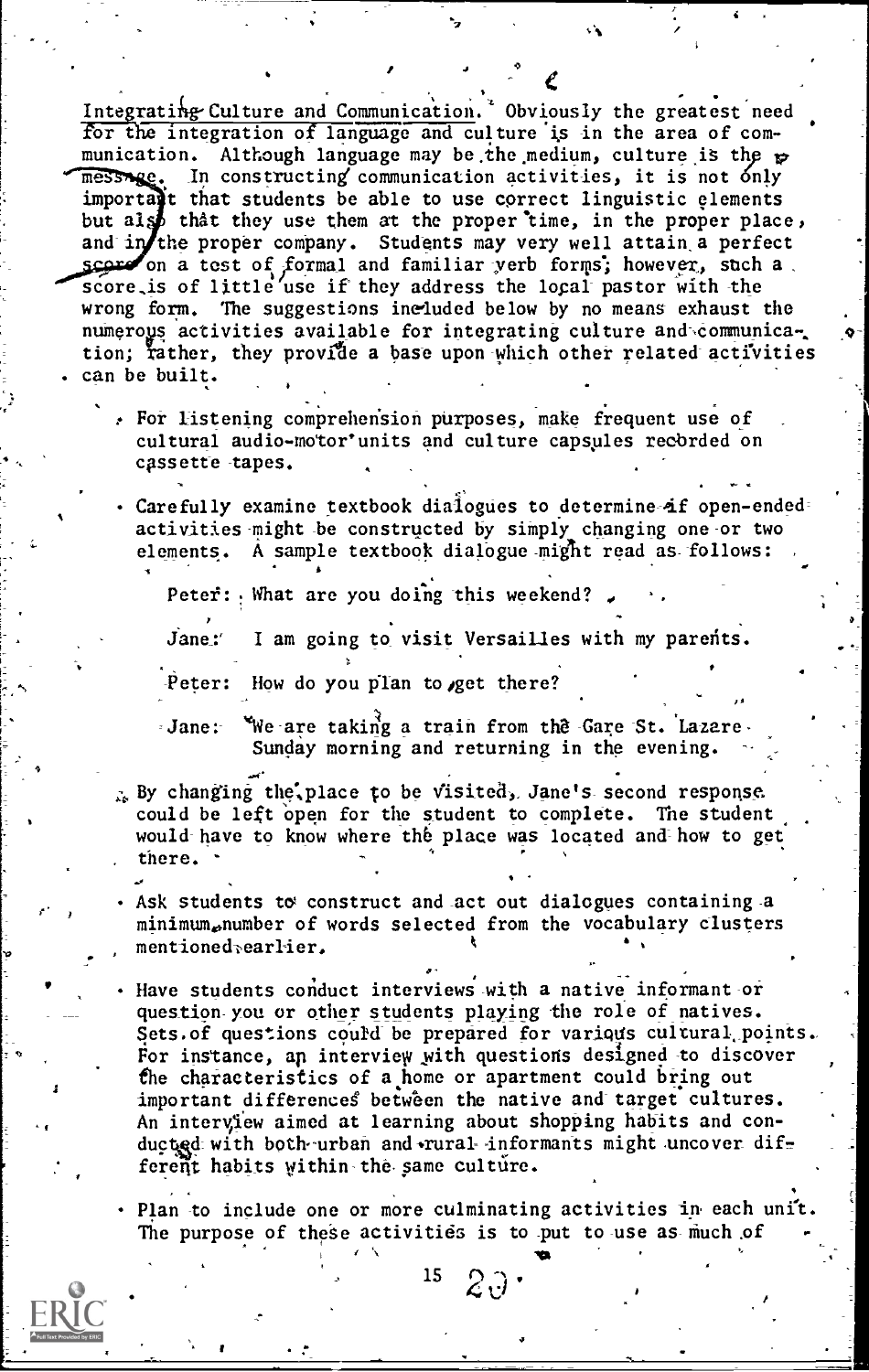the linguistic and cultural content of the lesson as possible in  $a$ -meaningful and qulturally accurate context. Such activities may take up an-entire class period  $(e.g., the 'Market$ game mentioned earlier or shopping in the "classroom" department store, where students serve as clerks and qlients). Culminating activities may also include participation in brief role-playing situations. For example:

 $\bullet$  . The set of  $\bullet$ 

. You are a 16-year-old girl who has been given money to purchase a complete outfit. However, the clothes-must be appropriate to attend Sunday Mass in a small provincial village. Go to your teacher, who is playing the role-of the owner of a boutique, and make your purchases.

. You wish to purchase a book, a record, stationery, and stamps for yourself. Your mother has asked you to pick upsome Bread and cold-ham slices on-your way home. There-<br>are several store signs on your teacher's desk. When you approach the desk, pick out the appropriate sign and pur-  $\mathcal F$ chase the necessary items. Repeat this procedure until you have acquired everything mentioned above.'

Integrating Culture and Reading. Preliminary analysis of the task of combining culture and reading suggests that it is, the simplest to accomplish, since all that is required-is to select readings with cultural content. Although this is partially true, the teacher , must see that the passages are read for cultural as well as for linguistic content. Far too many cultural selections are read only for translation purposes, and students can often complete the accompanying exercises without even understanding the content of the text. In all the suggestions made below, it is emphasized that the teacher should assure the presence of a culturally-relatedactivity in addition to the common question-answer exercises that often follow reading passages.

- $\mathcal{L} = \sum_{i=1}^{n} \mathcal{L}_{i} \mathcal{L}_{i}$ Refrain from bypassing the cultural narratives that many text-, the state of  $\sim$ books identify as optional. Usually these' readings are closely related to lesson the es and can serve as a final activity for the unit.
- $\cdot$  Examine the books suggested in the Resource List accompanying,, this paper and identify readings that are related to specific lessons in the text you are using. Include at least one such reading in each of the unit plans and offer others as potential. supplementary activities.'

. Make use of discrimination $\mathscr{A}$ ctivities, as suggested by Casteel and Williford.<sup>15</sup> In these activities, the teacher identifies<br>for the students three different cultural concepts. Students for the students three different cultural concepts. are then given three episodes to read, after which they must match the episodes to the-concepts. 'A more difficult assignment

 $\mathbf{r}$  and  $\mathbf{r}$ 

. . . 1. 16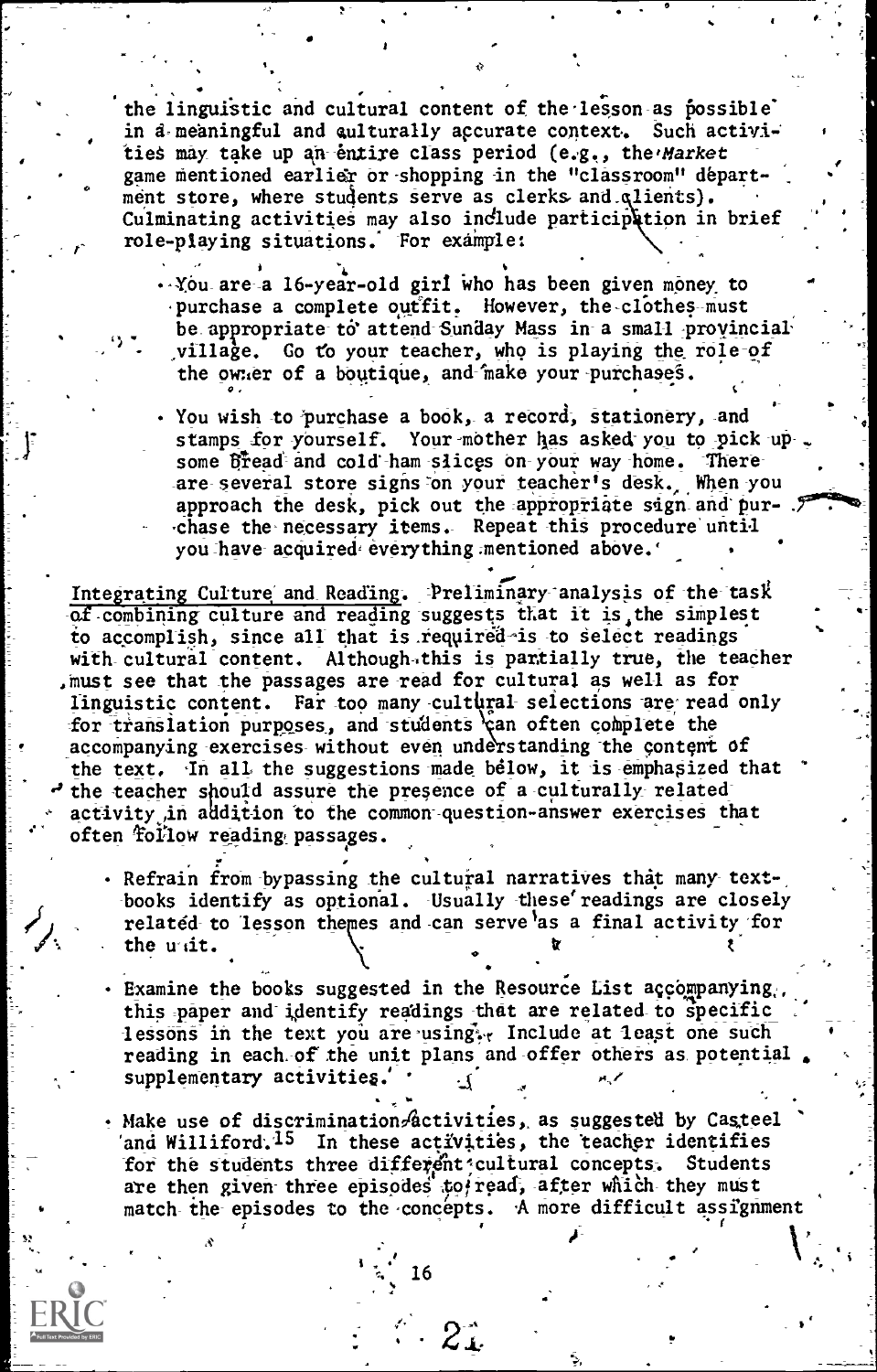would be to withhold the concepts and ask students to formulate.  $\frac{1}{2}$  them after having read the episodes.

Consider partially individualizing the cultural reading component of the course. Because there are numerous supplementary: reading materials in existence, individualizing this component would permit the inclusion of cultural readings on similar. topics at different levels of difficulty. In transforming the readings into self-instructional units, the teacher could follow or adapt the model presented in the individualized culture capsule Nlustrated earlier.

Integrating Culture and Writing. The writing skill offers an excellent opportunity for integrating language and culture, because it can be controlled at arious levels of difficulty. Two reservations are invorder, however. First, the teacher should be cautious about making too many open-ended writing assignments (e.g., write a onepage composition on Spanish eating habits), lest students get intothe habit of fulfilling the assignments by composing sophisticated. . English essays that are then beyond their abilities, to.translate. Second, integrated writing assignments should, be evaluated for cultural as well as- linguistic content, thereby encouraging adequate student attention to both'components. Suggestions for integrating culture and writing include the following:

- · Teach students to write personal and commercial letters, andhave them write actual letters to individuals'or companies in:0 the foreign country. Letters to pen-pals could be structured by identifying the type of information sbught on specific cultural topics.: Letters soliciting information from hotels or travel agencies might first require the planning of a trip to a foreign country. Teachers planning such activities should consult letter-writing manuals.<sup>16,17</sup>  $\sqrt{2}$
- Give the students one or more cultural generalizations and ask them to write sample statements illustrating the concept.

't Generalization: In Latin American countries, schedules are. followed much less strictly than in the United States.  $\cdot$ 

 $\bullet$   $\bullet$   $\bullet$   $\bullet$ 

Potential student answers: 1. An individual with a 10 a.m. business appointment in Mexico City should not, expect to be seen precisely at that time. 2. A person in Puerto Rico ariving at 8 p.m. for a party, scheduled at that time might find the hostess taking a bath.

Generalization: The annual vacation is a sacred element in the life of the French.

SNI

Potential student answers: 1. French 'workers are guaranteed one month's vacation per year, usually taken in July or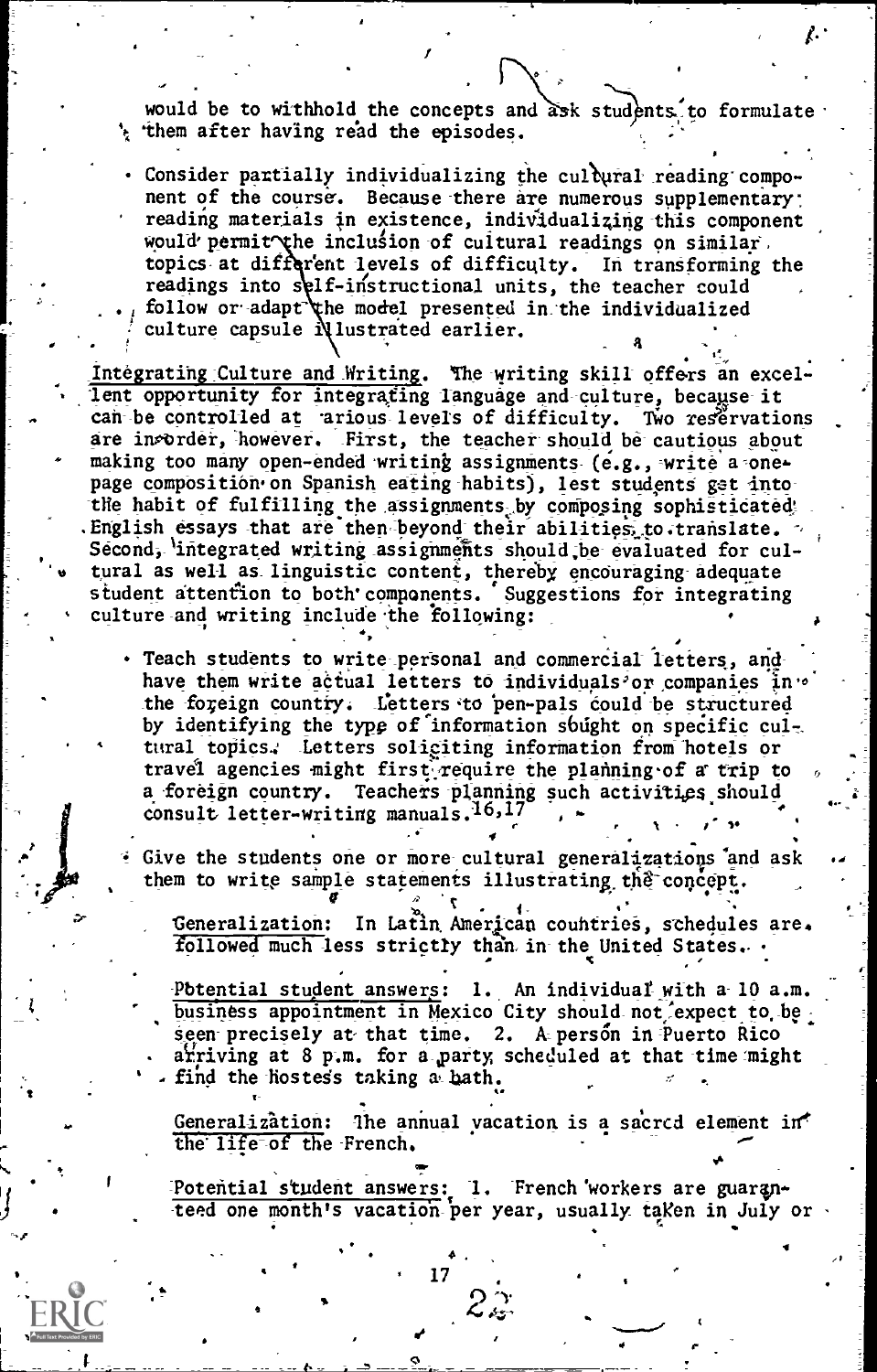August. 2. Families begin planning the next year's vacation<br>immediately upon returning from their latest one. 3. Paris immediately, upon returning from their latest one. in August is virtually empty of native inhabitants.

.

Prepare short, incomplete narratives describing the initial phases of a cultural episode. On the basis of the information presented and their own cultural knowledge, students complete the narrative:

Teacher segment: It is a Monday /night in Paris during the summer. Mike and Sally Jones, two Americans visiting Paris, are sitting at a café planning their next day's visit to the Louvre: 'Having determined exactly how to get there by Metroand which parts of the Louvre to visit, they return to theirhotel near the Tour Montparnasse for a good night's sleep. The following morning...

Potential student answer: The following morning Mike and . .. Sally sleep, late and have a leisurely breakfast in their hotel room. At ten o'clock they go to the Montparnasse-Bienvenue Metro Station and take the Porte de la Chapelle ling to the Concorde stop where they transfer to the Château de Vincennes line that takes them to the Louvre Station. When they arrive at the museum, they are disappointed to learn that--like most museums in Paris--the Louvre is closed on Tuesdays. Therefore, they sit down in the nearby Jardindes Tuileries to discuss how they will now spend this unexpected free day .

Assign guided compositions not only on target culture topics but also on American counterpart behavior. The latter imposition . awareness of one's own culture and may lead to a  $g$  peater standing and acceptance of the target culture. ter improves eater under- .

 $\theta$  is a set of the set of the set of the set of the set of the set of the set of the set of the set of the set of the set of the set of the set of the set of the set of the set of the set of the set of the set of the se

-,,

Write a brief composition that includes the 'fol owing: What, when, and where a bank secretary might eat at  $\pi$  nchtime in a small provincial French town, in Paris, in a small American and town, and in New York City or Chicago.

Integrating Illustrations and Culture. Most modern-day textbooks include attractive photographs taken in the target countries as well as illustrations of a variety of realia. Unfortunately, these pictures are often not even mentioned in class, nor are they used as a base for, culturally, related activities. An Aexcellent approach for fostering increased integration of these elements is to employ a .< basic set of questions-for each illustration. The questions suggested here are grouped into three categories, and although they tend to be open, it would be simple to restructure them into  $/m$  ore specific closed questions for use with beginning classes and/or slower students.

18

-I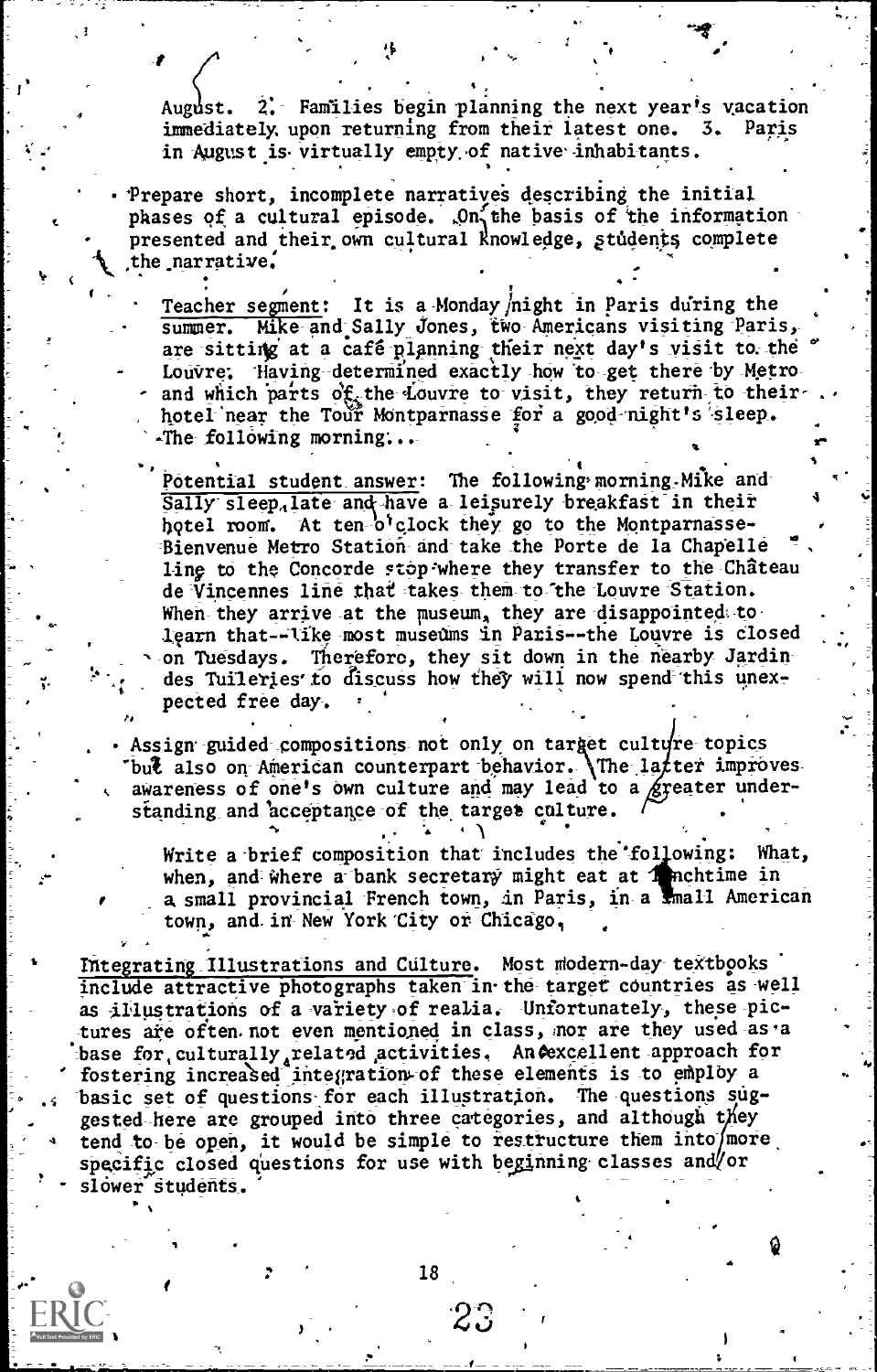Description:

What do you see in this picture? Can you describe some of the items? What are people doing? How are they dressed?

Information Gathering:

Can you tell where or when this picture was taken?

Do some of the objects or places in this picture have historical significance? .

Does the picture tell you anything special about life in this country?

ploes the picture portray a certain segment of society in this country?

Is the picture of a general or specific nature? Could a similar picture have been taken in other parts of this country?

comparison:

What makes this picture German, if canything?

Could a similar picture have been taken in the United States? Where? If not, why?

Where would you go in the United States to take a/ picture of contrasting cultural habits?

#### Conclusion

The purpose of this paper has not been to praise the virtues of culture and mandate its extensive inclusion in the foreign language curriculum. Rather it has been to discuss the goals, curricular strategies, and classroom techniques available for teachers to consider. Teachers who do not claim culture as a goal cannot be criticized for not including it in the curriculum. However, those who believe in the importance of cross-cultural learning as a part of language instruction and who state this in their objectives must take steps to achieve and evaluate these goals. Classroom activities should be congruent with goal statements; fostering understanding of the foreign culture must go beyond learning to spell the name of the country correctly. We hope that the suggestions presented here will not only increase interest in teaching culture but will also facilitate the task in the classroom.

° 19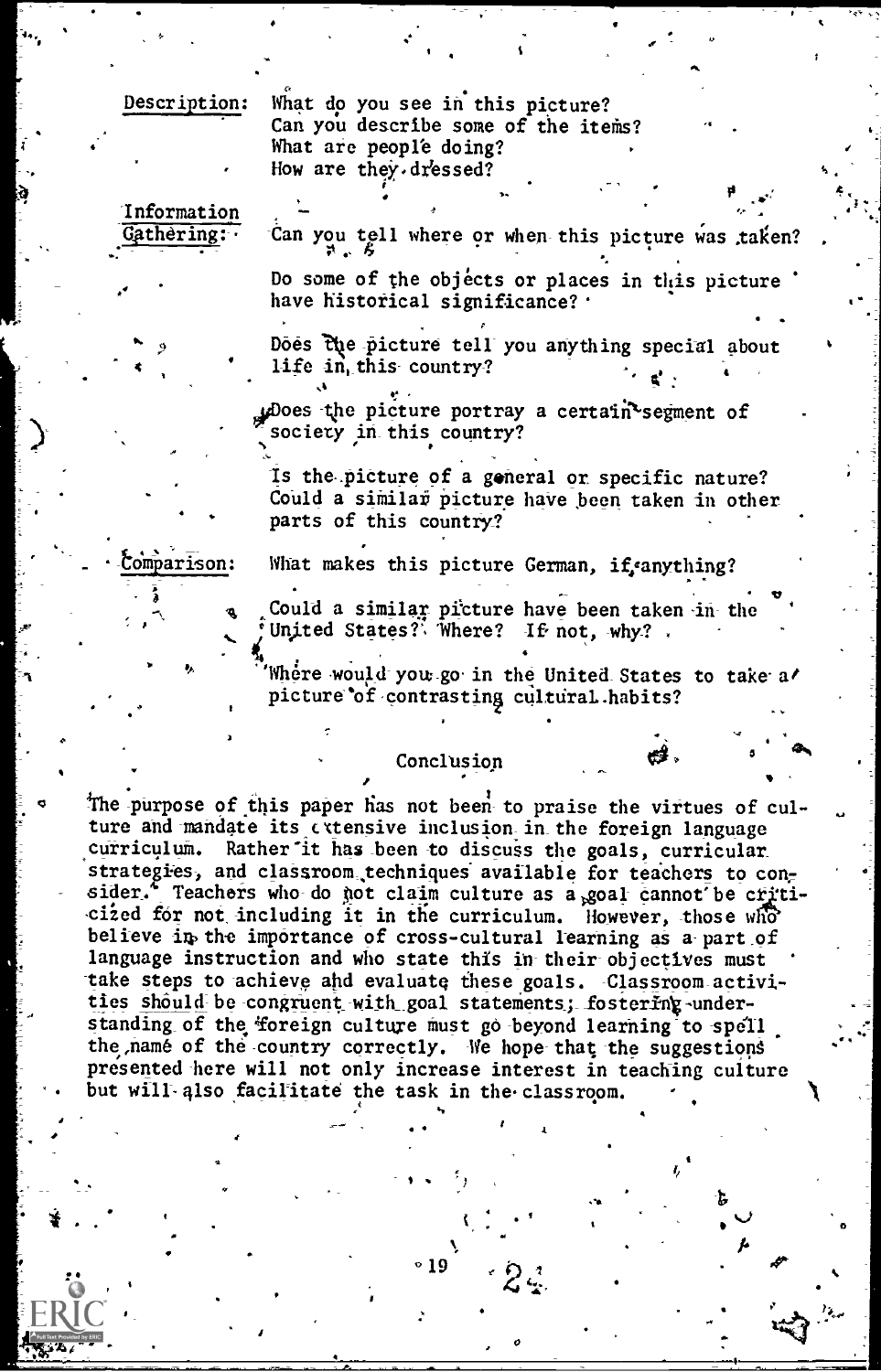SELECTED RESOURCE LIST

ng s

Pedagogical Books

Lafayette, Robert C., ed. 1975. The culture revolution in foreign language teaching. Skokie, Ill.: National Textbook Company. 1974. Teaching culture: strategies for foreign Seelye, H. Ned. language educators. Skokie, Ill.: National Textbook Company. 1977. Modern language testing. Valette, Rebecca M. 2nd ed. New York: Harcourt Brace Jovanovich.

. This book includes a chapter on testing culture.

It is impossible to list the countless excellent articles on Note: the teaching of culture that have appeared in the profersional literature. For further information, the reader is directed to the ACTFL Annual Bibliographies and the ERIC system.

ACTFL Foreign Language Education Series

Four of the nine volumes published to date include chapters on cross-cultural teaching.

Jarvis, Donald K. 1977. Making crosscultural connections. In The language connection, June K. Phillips, ed. ACTFL Foreign Language **Education Series, Volume 9. Skokie, Ill.: National Textbook** Company,  $151 - 77$ .

·Morain; Genelle G. '1971. Cultural pluralism. In Pluralism in foreign language education, Dale L. Lange, ed. ACTFL Foreign Language Education Series, Volume 3. Skokie, Ill.: National Textbook Company, 59-96.

Nostrand, Howard L. 1974. Empathy for a second culture: motivations' and techniques., In Responding to new realities, Gilbert A. Jarvis, ACTFL Foreign Language Education Series, Volume. 5. Skokie,  $.$ ed. National Textbook Company 263-328.  $\mathbf{m}$  . :

 $21\ \frac{2!}{2!}$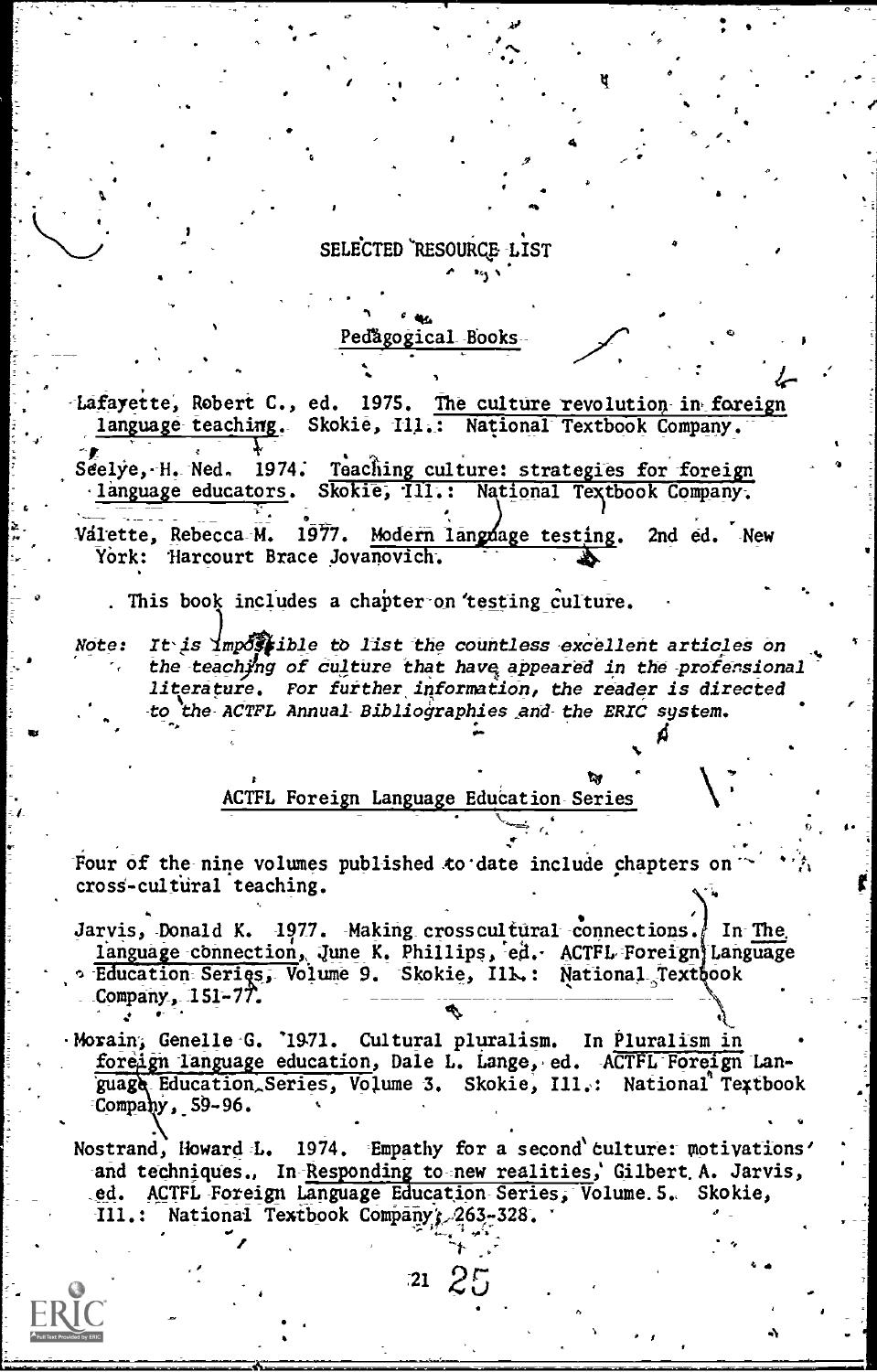Seelye, H. Ned. 1968. Analysis and teaching of the cross-cultural context. In Foreign language education: an overview, Emma M. Birkmaier, ed. ACTFL-Foreign Language Cducation Series, Volume 1. Skokie, Ill.: National Textbook Company, 37-82.

#### Standard Beginning-Level Textbooks

The increasing interest in the teaching of culture-has-given rise to much more fully developed cultural components in textbooks. Although the list below is not all-inclusive, it contains those texts that the author considers to have-made the greatest contribu tion toward the teaching of culture. Only beginning-level textbooks are cited; all these publishers offer a comparably, developed intermediate-level text.

#### French

Coulombe, Roger. 1974. Voix et visages de la France. Chicago: Rand McNally.

2.2

Each unit includes a section entitled "Chez les Français " which is an integrated presentation of the. cultural features found in the unit dialogues and reading texts. The intermediatelevel text, Voix et visages du monde francais, includes lengthy segments devoted to the contemporary culture of several French-' speaking.countries.

Valdman, Albert, Guy MacMillin, Marcel LaVergne and Simon Belasco. .,1977. Son \_et Sens. Glenview, Ill.: Scott, Toresman.

There are no separate cultural sections, but the French way of life and French attitudes and customs are central- to the book, pervading the dialogues, the readings', the line drawings and photographs, and many of the exercises. The student text includes extensive notes explaining various cultural features. The teacher's edition contains a "Cultural Supplement" that provides the teacher with a wealth of additional cultural informationneatly correlated to specific items in each lesson.

 $\lambda$ 

Valette, Jean-Paul.and Rebecca M, Valette. 1975, French for mastery I, Lexington, Mass.: D. C. Heath.

4

The cultural material is contained in the "Notes culturelles" of individual modules (five per lesson), in'four separate illustrated sections entitled "Images de la France," and in the sections of the workbook entitled "Recréation culturelle.". The last

- 22

 $z_{\circ}$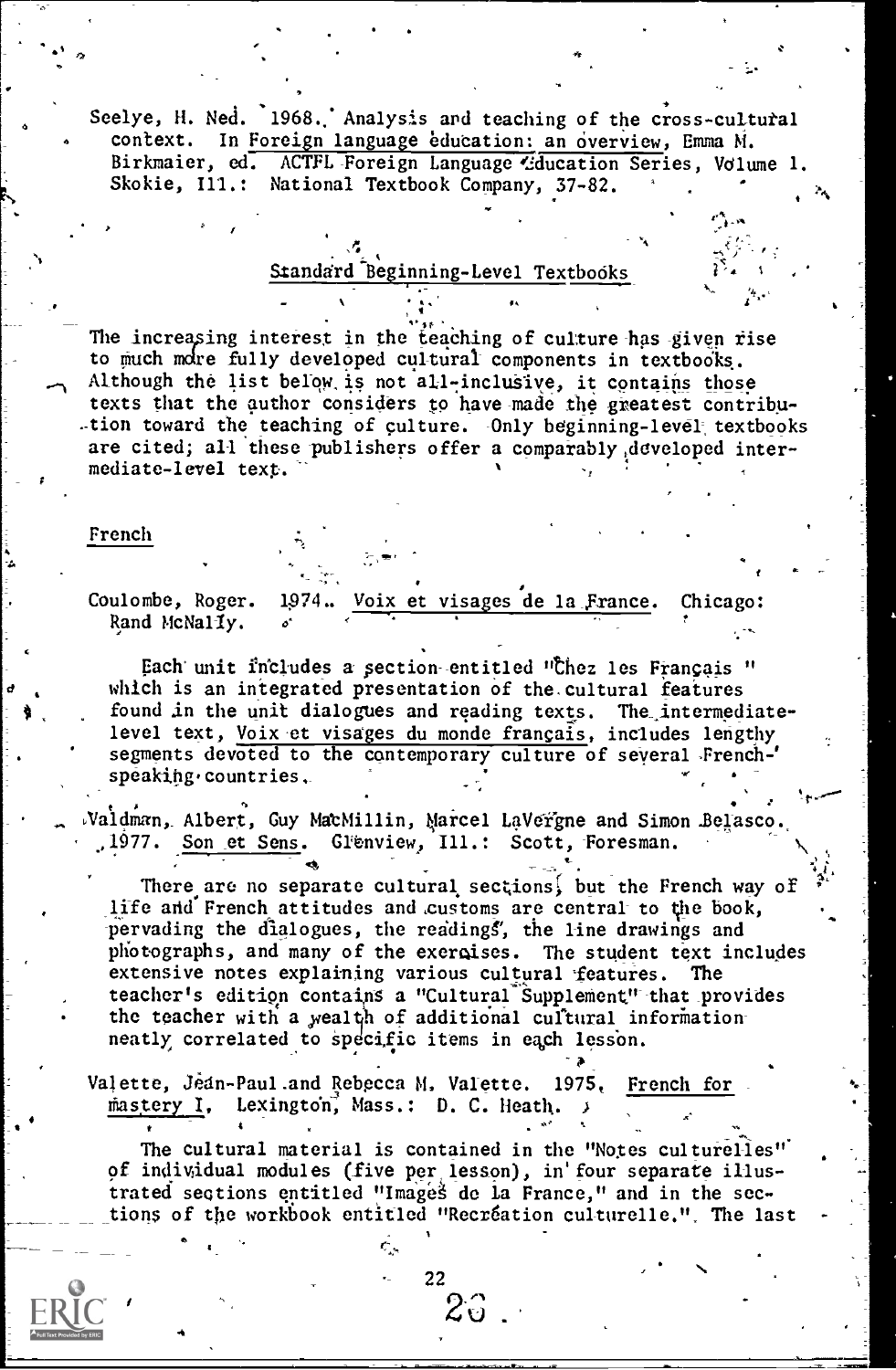includes suggestions for realia as well as notes and student activities. The introductory material for each module is highly culturally oriented.

#### German

Moeller, Jack, Helmut Ludloff, Alfred Hoelzel, Robert Simmons and ELfi Tangert. 1976.' German today, one. Rev. ed. Boston: Houghton Mifflin.

Each unit contains brief separate cultural notes related to the language material presented. In addition, six of the sixteen units include<sub>c</sub>cultural readings in German on topics related to the theme of the core material.

Winkler, George. 1978. Unsere Freunde. New York: Harcourt Brace Jovanovich.

A-highly integrated language and culture text that devotes at -least equal attention to the cultural component. Also provides an unusually large number of culturally oriented color photographs and illustrations that play an essential part in each lesson. In addition, the book includes four eight-page cultural photo sessays, scattered culture notes, and, beginning with Unit  $7$ , optional cultural readings in German. A section of the teacher's edition includes additional cultural information for each unit and makes interesting suggestions for its teaching.

Spanish

Bull, William, Laurel A. Briscoe, Enrique E. Lamadrid, Carl Dellaccio and Margaret J. Brown. 1972. Spanish for communication. Boston: Houghton Mifflin.

Although this text does not integrate culture in a highly visible manners it includes a large number of separate cultural<br>notes called "Etapas," which present excellent contrasts between life in the United States and in Spanish-speaking areas.

Usted  $\mathbf{y}$  Yo. New York: Macmillan. DaSilva, Zenia Sacks. 1975.

Culture is cleverly woven into "Escenas de la vida," a section of each lesson where situations are presented in which language can be experienced in action. In addition, each lesson contains an optional segment entitled "Notes hispanicas"--short readings in Spanish that portray daily life in Spain and Latin America.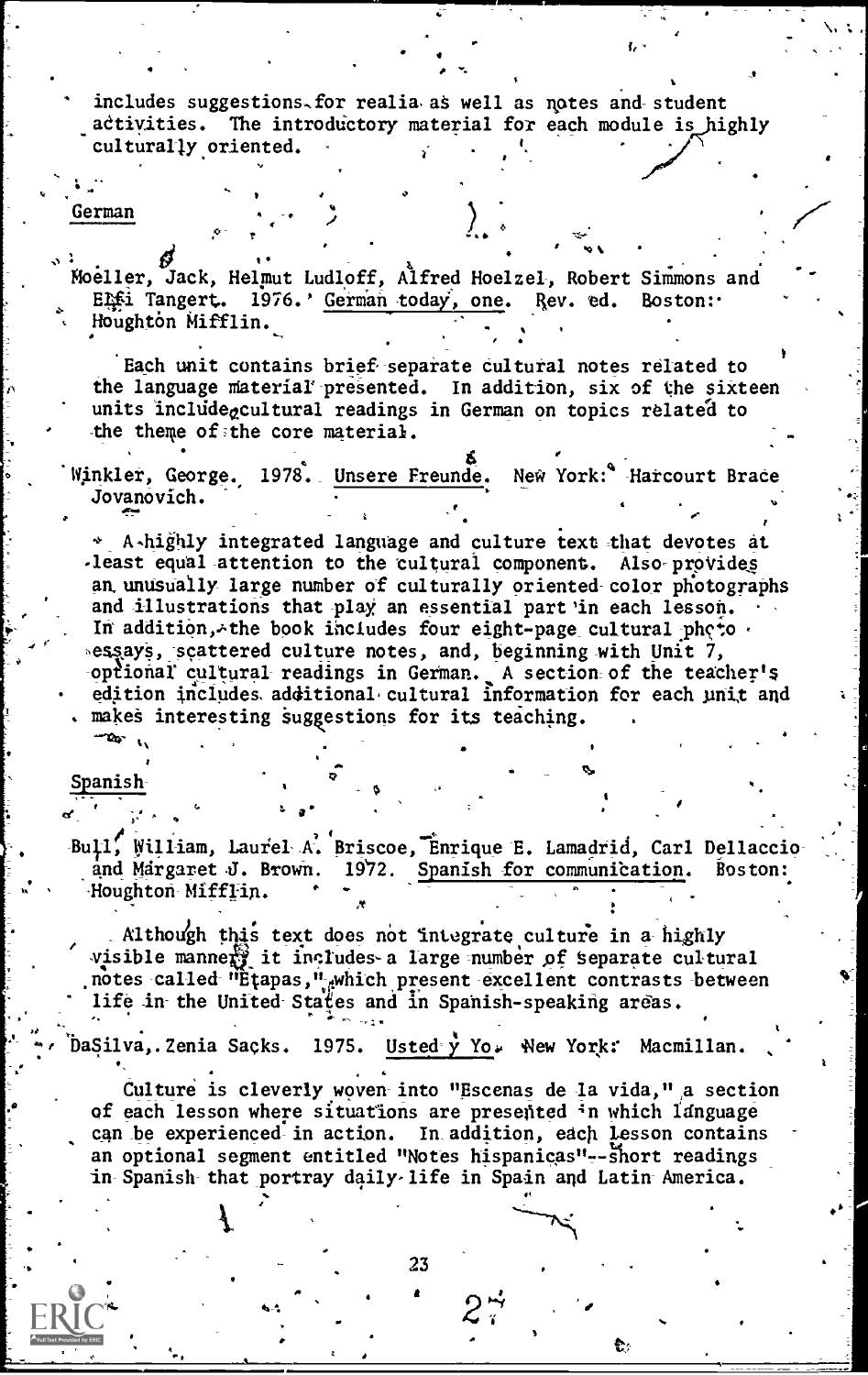Griffith, Paul, Sandra Briggs, Eduardo Neóle-Silva and Robert L. Nicholas. 1978. Churros y chocolate. Glenview, Ill.: Scptt, Foresman.

This text offers dialogues with cultural notes in odd-numbered lessons, and readings in Spanish also accompanied by English cultural notes in even-numbered ones. The teacher's edition includes an excellent cultural supplement correlated to specific . items in the lessons..

## J<br>any Cultural Sources Language-Specific Supplementary Cultural Sources

#### French

Q.

 $\sqrt{2}$ 

Bourque, Jane M. 1973. The French teenager. Detroit: Advancement Press of. America.

Jarvis, Gilbert A., Thérèse M.'Bonin, Donald E. Corbin and Diane W.<br>1976. Connaître et se connaître. New York: Holt. Birckbichler. 1976. Connaître et se connaître. New York: Rinehart and Winston.

A basic reader in which each selection is followed by cultural notes and related activities.

Jorstad, Helen L. 1976. The magazine. Skokie, Ill.: National Textbook Company.

Materials for-duplication from-French magazines; accompanied by appropriate cultural exercises.

Ladu, Tora T. 1974.' What makes the French French. Detroit: Advancement Press of America.  $\mathcal{V}^{\bullet}$  . Even a set  $\mathcal{V}^{\bullet}$ 

ß. Written entirely in English, this book gives information on formal- and everyday French culture.

Levno, Arley- W<sub>a</sub> 1977. Rencontres culturelles. Skokie, Ill,: National Textbook Company.

Fifty minidramas portraying a cultural conflict between an American and a French person. Student activities that follow are in the form of cultural 'assimilators.

Miller, Dale. 1974. USA-France-culture-capsules. Salt Lake-City: Culture Contrasts Company.

Fifty capsules entirely in English with pedagogical suggestions. 4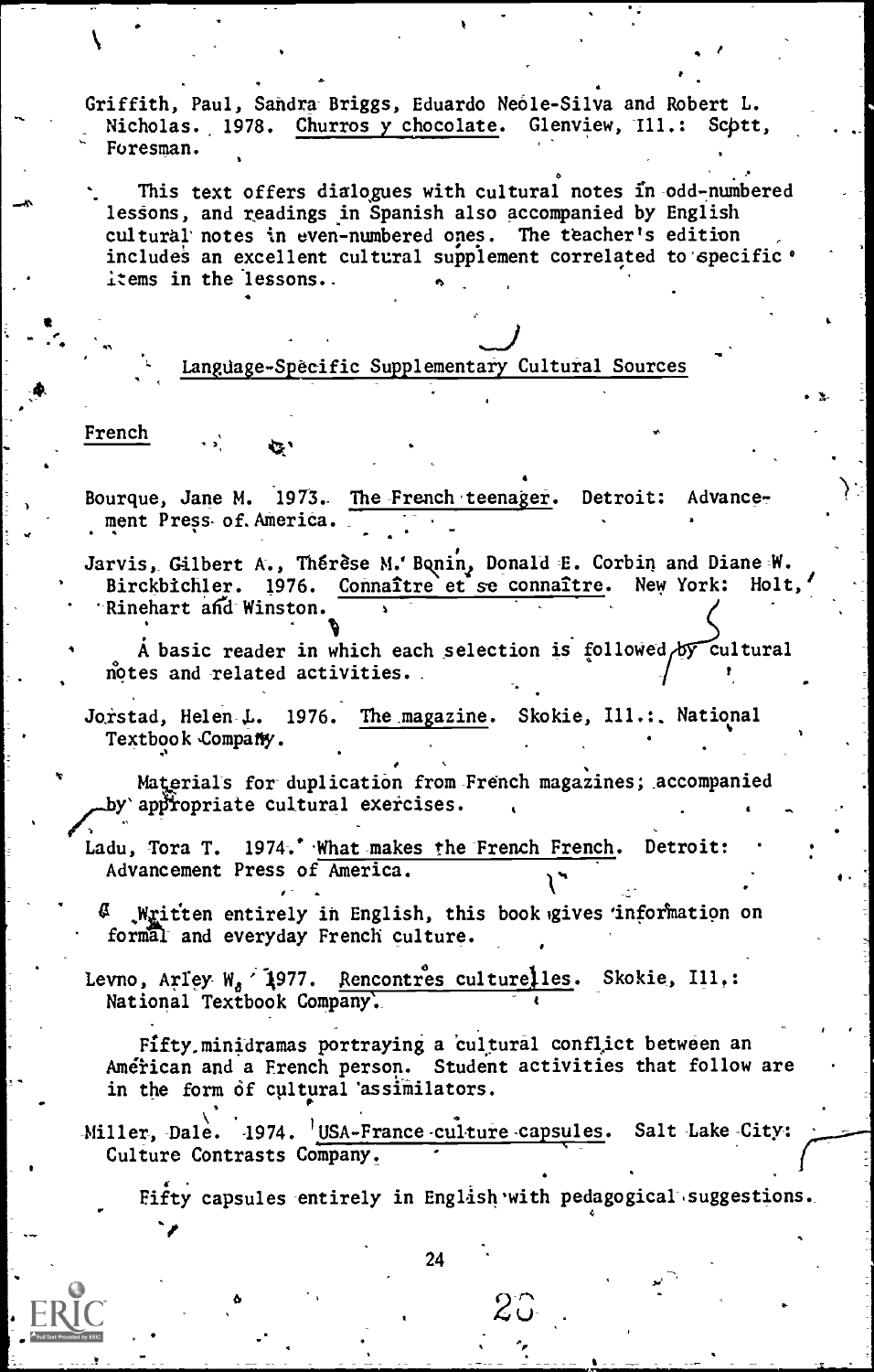Schulz, Renate A. 1976. The newspaper: French'mini-culture unit. Skokie, Ill.: National Textbook Company.

Same as Jorstad but uses newspaper sources.

Wylie, Lawrence and Armand Begue. 1970. Les Français. Englewood Cliffs, N.J.:, Prentice Hall.

,

9

Cultural information in French for teacher use.

German

Burmeister, Irmgard, ed. 1970. These strange German ways. Hamburg: Atlantik Brücke.

Excellent source in English for information on everyday German culture.

Drath, Viola H. and Otto G: Graf. 1969. Typisch deutsch& Rev. . . ed. New York: Holt, Rinehart and Winston.

Pindur, Nancy. 1974. The German teenager in profile. Detroit: , Advancement Press of America. '

Information in English about /german teenage life.

Rogers, R. Max and Arthur R. Watkins. 1973. Instructor's manual for German through conversational patterns. New- York:' Dodd', Mead.

Cóntains 93 culture capsules written in German.

Schulz, Renate A., R. Burkey, M. Morris and U. Vogel. 1978. Lesen, lachen, lernen. New York: Holt, Rinehart and Winston.

A basic reader similar to the Jarvis et al. text in French.

Spanish

Bourque, Jane, E. Allen and S. Briggs. 1974. The Spanish teenager. Detroit: " Advancement Press of America.

Gordon, Raymond L. Living in Latin America: a case study of crosscultural communication. 1974. Skokie, III.: National Textbook Company.  $\mathbf{v} = \mathbf{v}$ 

Hatton, Robert W. and Gordon L. Jackson. 1974. The bullfight. Detroit: Advancement Press of America.

25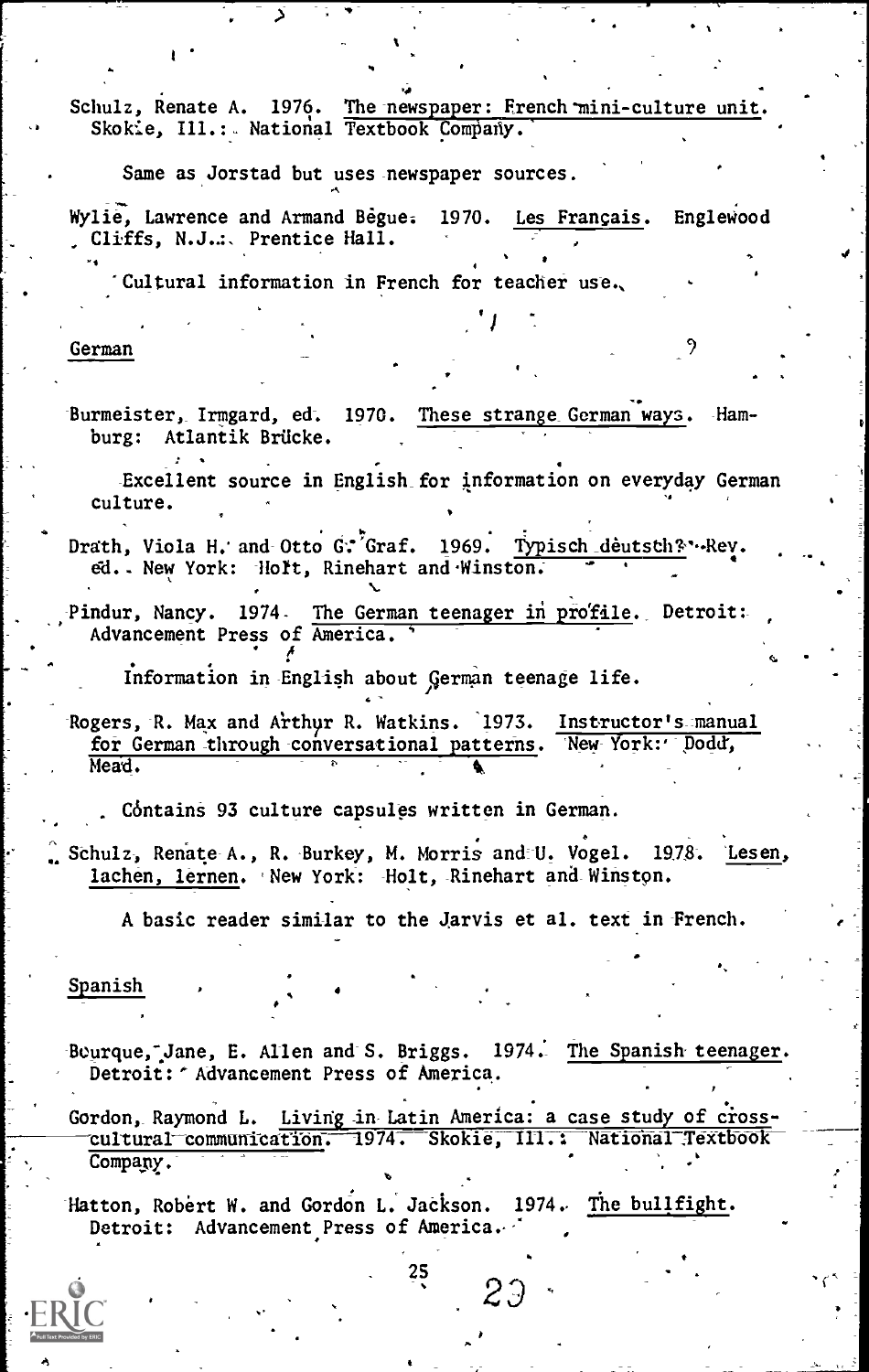Knorre, Maxtha L., J: Lett, Jr., W. F. Ratliff, P. Boylan and-A, Pardo. 1977. <u>Cara a cara</u>. New York: Holt, Rinehart and Winston.

A basic reader similar to the Jarvis et al. text in French.

'Ladu, Tora T. 1975. What makes the Spanish Spanish. Detroit: Advancement Press of America.

Miller, J. Dale and Russell H. Bishop. USA-Mexico culture capsules. -1974.' Salt Lake City: Culture Contrasts Company.

Seelye, H. Ned and Lawrence Day. 1975. The newspaper: Spanish mini-culture unit. Skokie, Ill.: National Textbook-Company.

Materials for duplication; similar to French book by samename.

F-

Snyder, Barbara. Encuentros culturales. 1975. Skokie, Ill.: National Textbook Company. (See Rencontres culturelles in French section.)

o.

Ÿ.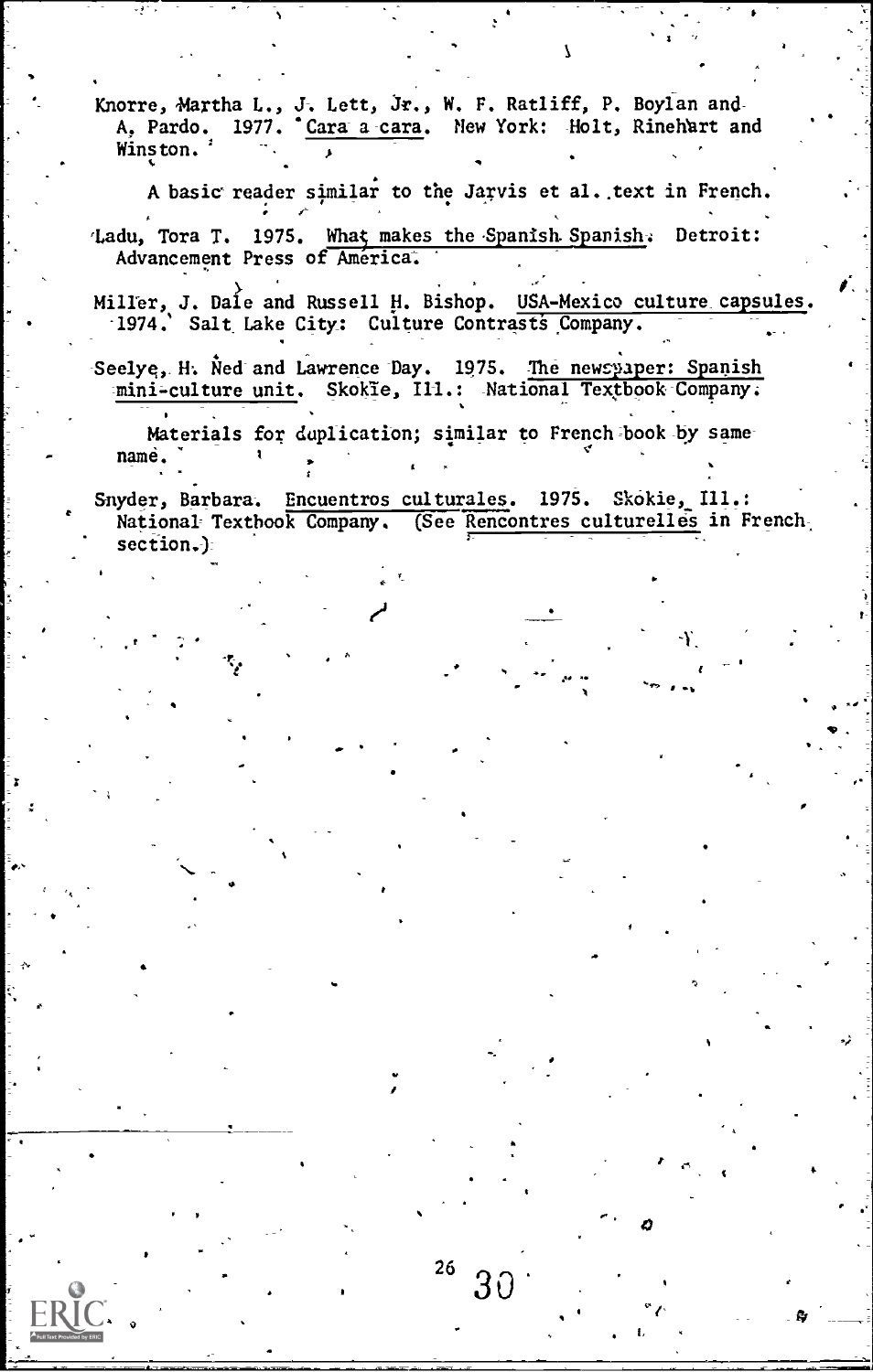#### FOOTNOTES

- 1. Donald K. Jarvis, Making crosscultural connections, in The tLanguage Connection, ed. June K. Phillips, ACTFL Foreign-Lahguage Education Series, Volume 9 (Skokie, Ill.: National Textbook Company, 1977), 151.
- .H. Darrel Taylor and John L. Sorenson, Culture capsules, Mod- $2.1$ ern Language Journal 45 (December 1961), 350-54.
- Theodoret B. Kalivoda, Genelle Morain and Robert J. Elkins,  $\overline{3}$ . The audio-motor unit: a listening comprehension strategy that works, Foreign Language Annals 4 (May 1971), 392-400.
- This culture assimilator plus several other ready-made class- $\mathcal{A}_{\bullet}$ room materials are available from Lorraine A. Strasheim, Coordinator for Schoof @ereign Languages, M21 Memorial East, Indiana University, Bloomington, IN 47401. (Also available through the ERIC system, ED 121 105.)<sup>1</sup>
	- H. Ned Seelye, Teaching culture (Skokie, ILI.: National Textbook Company, 1976), 94.
- Jan Carlile, Riding the Metro: a self-instructional unit.  $6.$ Foreign Language Annals 10 (February 1977), 57-74. Jan Carlile, Vous désirez: a self-instructional unit, Foreign Language Annals 9 (September 1976), 311-29. Both of these items are available from the ACTFL Materials Center, 2 Park Avenue, New York, NY 10016.
- 7. Martha Kirchner, Andere Länder, andere Sitten!: a selfinstructional unit, Foreign Language Annals 10 (September 1977.), 383-402. Avaiiable from ACTFL Materials Center.
- Judith C. Witte, Das Einkaufen fürs Abendbrot and Susan Hunt-8. Smith, William K. Blaisdell and Esther C. Stockdreher, Der Apfel fällt nicht weit vom Baum. Available from Lorraine A. Strasheim (see Note #4 for address).

lDocument's identified by an ED number may be read on microfiche at an ERIC library collection or ordered from the ERIC Document Reproduction Service, P.O. Box 190, Arlington, NA 22210.

 $27<sub>1</sub>$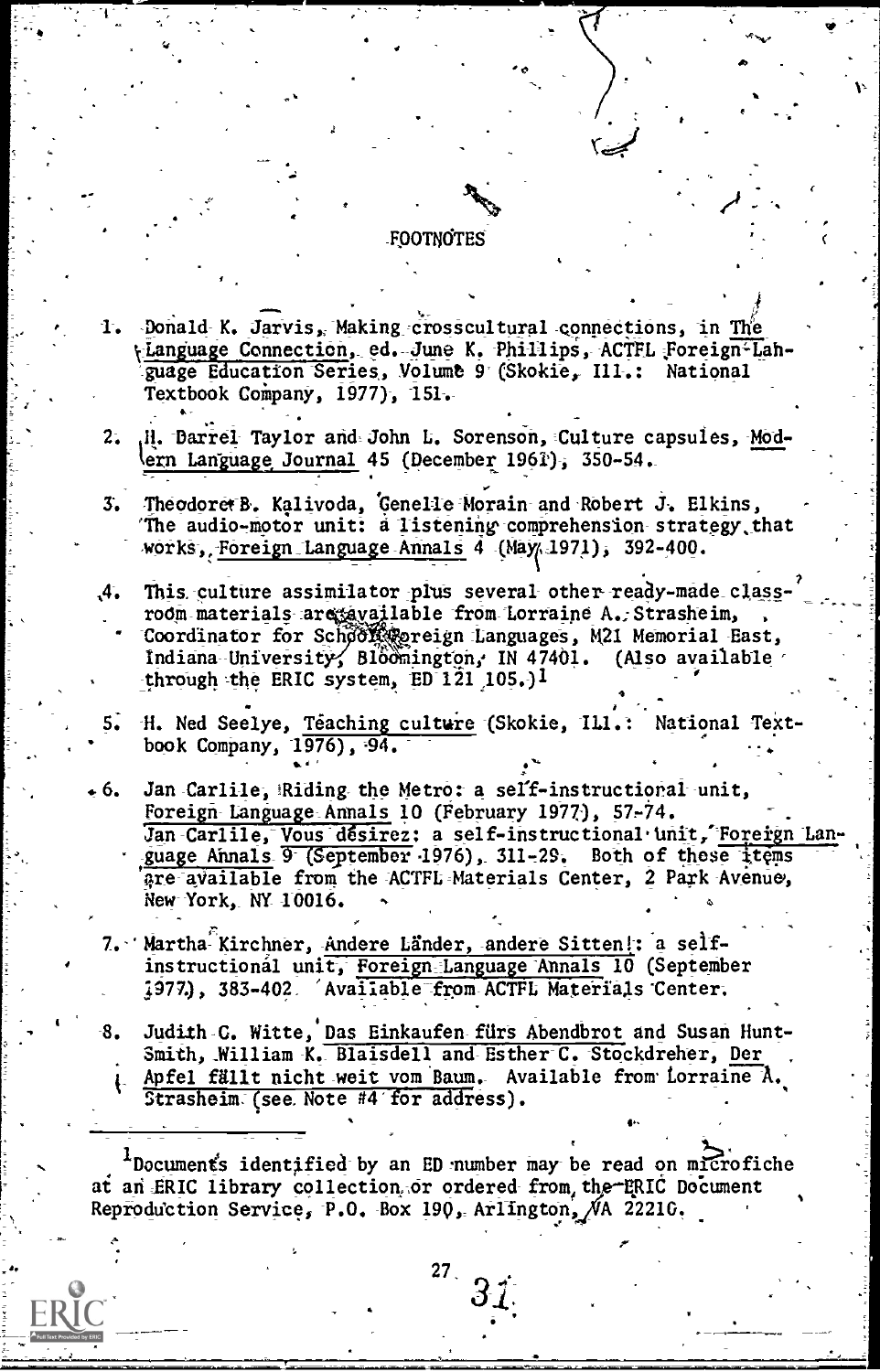- Rebecca M. Valette, Modern language testing, 2nd ed. (New York: 9. Harcourt Brace Jovanovich, 1977).
- Market: a Simulation game (Westchester, Ill.: Benefic Press, 10. 1971).
- 11. The French and Spanish versions of this game are found in Games for the foreign language classroom, available from the ACTFL Materials Center.
- Robert C. Lafayette, Coping with innovative overcnoice: a  $12<sub>i</sub>$ curriculum model, Foreign Language Annals 11 (May 1978),  $247 - 56.$
- 13. Goals clarification: curriculum, teaching, evaluation, ed. Warren C. Born, 1975 Northeast Conference Report (Montpelier, Vt.: Northeast Conference, 1975).
- George Winkler, Unsere Freunde (New York: Harcourt Brace 14. Jovanovich, 1978).
- 15. V. Doyle Casteel and Miriam Williford, Planning cross-cultural lessons: specifications for the design of thirty-three learning activities (Gainesville, Fla.: Latin American Studies Association,  $1976$ . ED 129 679.
- Mary H. Jackson, Manual de correspondencia española (Skokie, 16. Ill.: National Textbook Company, 1973).
- $1\,$  $\sim$ Raymond Lichet, Ecrire à tout le monde (Paris: Librairie Hachette, 1971).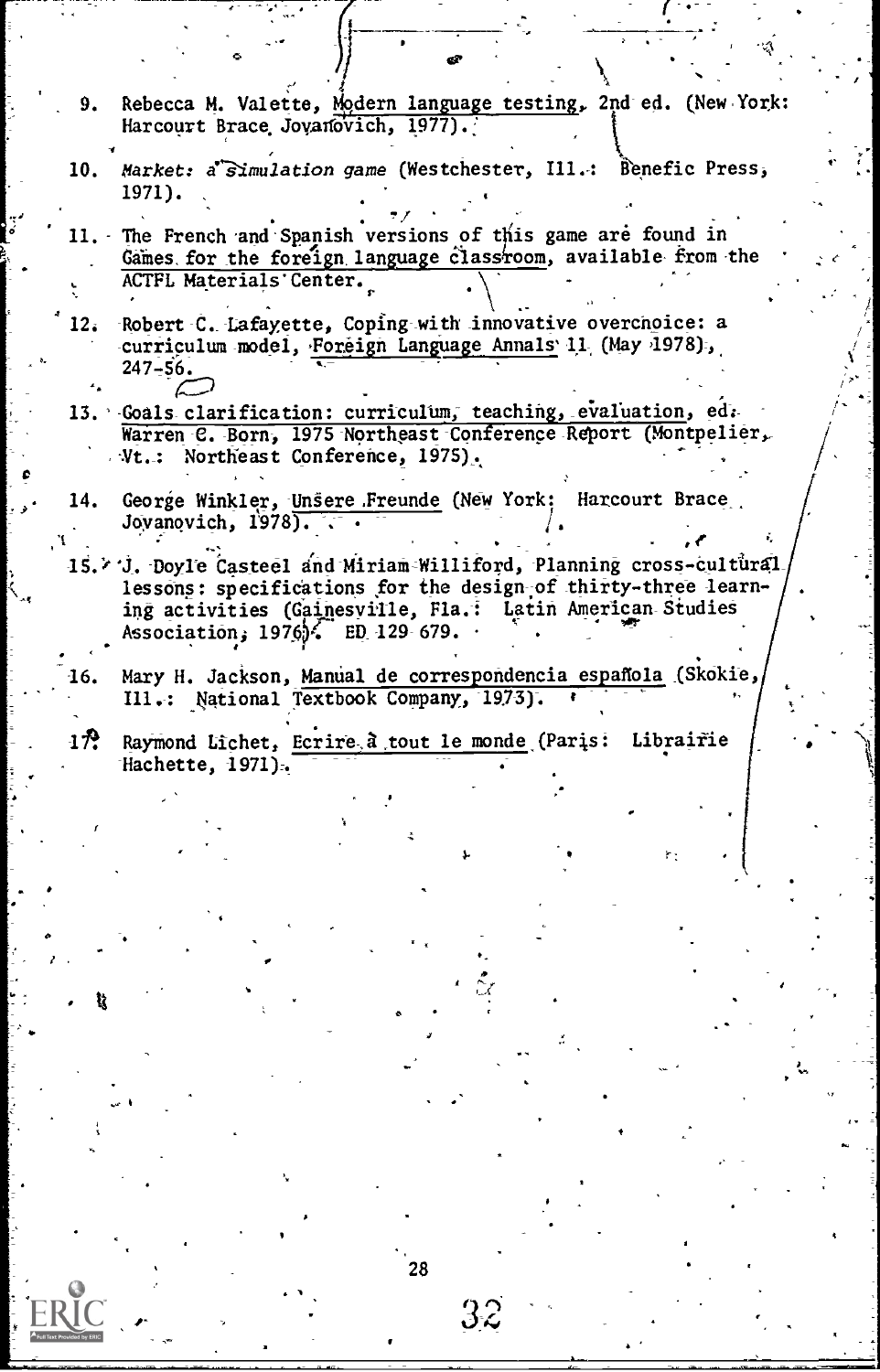Robert Lafayette (Ph.D., The Ohio State University) is Associate Professor of Education and Director of the Foreign Language Education Program at Indiana University. He is editor of The Culture Revolution in Foreign Language Teaching and has published articles in Foreign Language Annals, the ACTFL Foreign Language Education Series, and The Modern Language Journal.